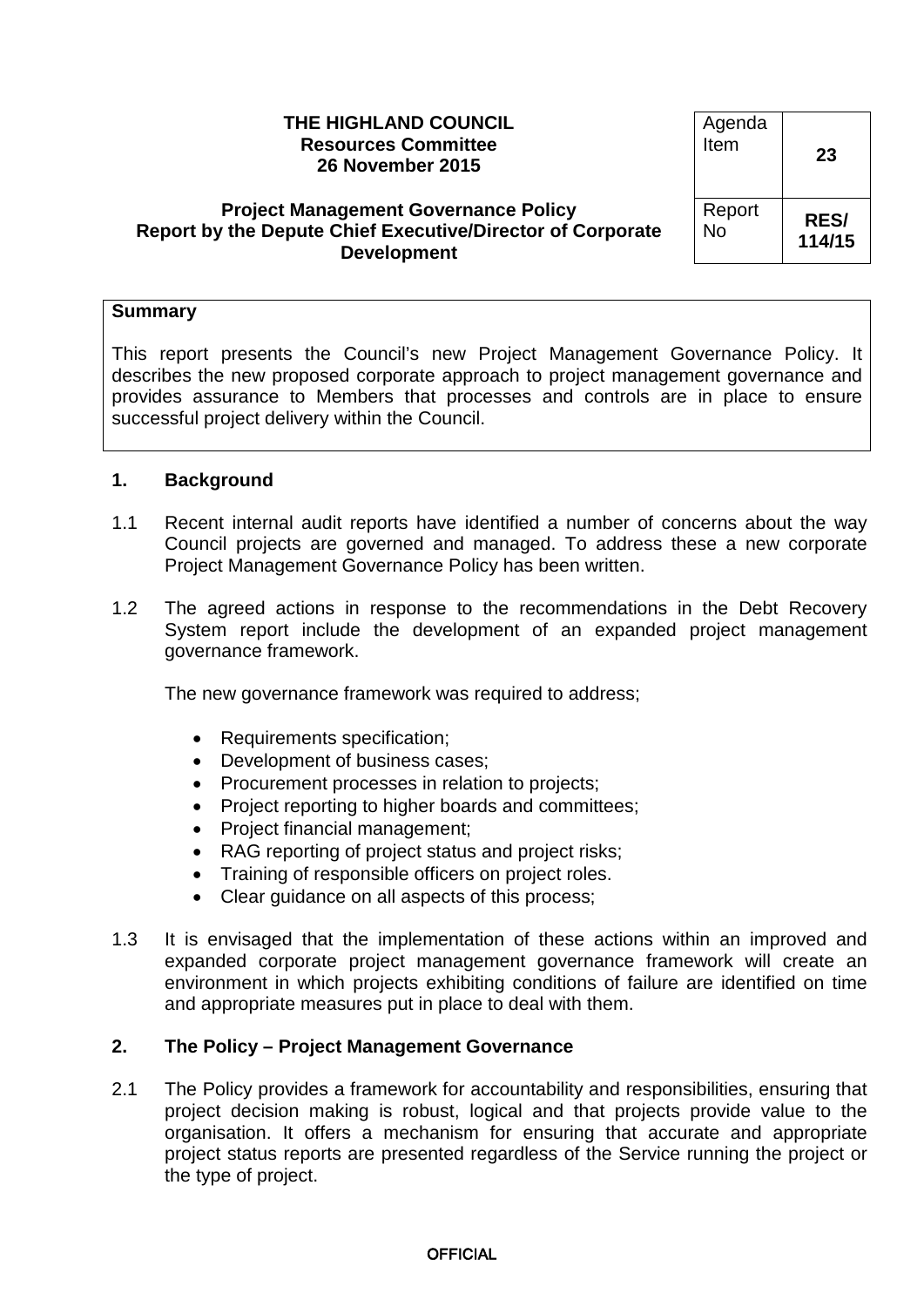The Policy is built on the following elements:

- Key principles the basic rules that affect all projects and a definition of the project life cycle;
- Structure, Accountability and Responsibilities who does what and what role they play in project governance;
- Governance process (Checkpoints) defines the trigger points for mandatory governance checks on project status and the evidence required from a Project Sponsor for governance approvals;
- Project Reporting and Standard Processes defines the reporting requirements and the acceptable way of working within the governance framework. It also defines the other processes that are generic to all projects within the Council. This includes processes that were identified within the Audit & Scrutiny report as requiring attention.

Although the key principles are seen as best practice for all projects, in order not to stifle innovation change by the introduction of too much bureaucracy the Policy will apply specifically and will be enforced for:

- **Projects that require significant investment**. Significant means having a value of £4 Million or more over the lifecycle of the project and any resulting contract/s as set out in the Procurement Reform (Scotland) Act.
- **Projects whose implementation exhibit high level of complexity, ambiguity, tension, uncertainty or risk** – as identified through a scorecard process.
- **Projects that are forecast to deliver substantial cost savings** as identified by the Council's Senior Leadership Team.

#### 2.2 **Key Principles:**

7 key principles which are applicable to all projects regardless of scale, timescale, budget, organisation, levels of risk, impact on the business, technical/professional disciplines required.

- Accountability and Responsibility
- Openness and Transparency
- Financial Management and Cost Transparency
- Conduct of Procurements
- Continued Business Justification
- Technically assured and well managed projects
- Risk management
- Well defined roles and responsibility

#### 2.3 **Structure and Responsibilities:**

Although there is no desire to add unnecessary complication to the policy, it is recognised that the structures and processes do differ between ICT and Transformation projects compared to capital construction and infrastructure projects.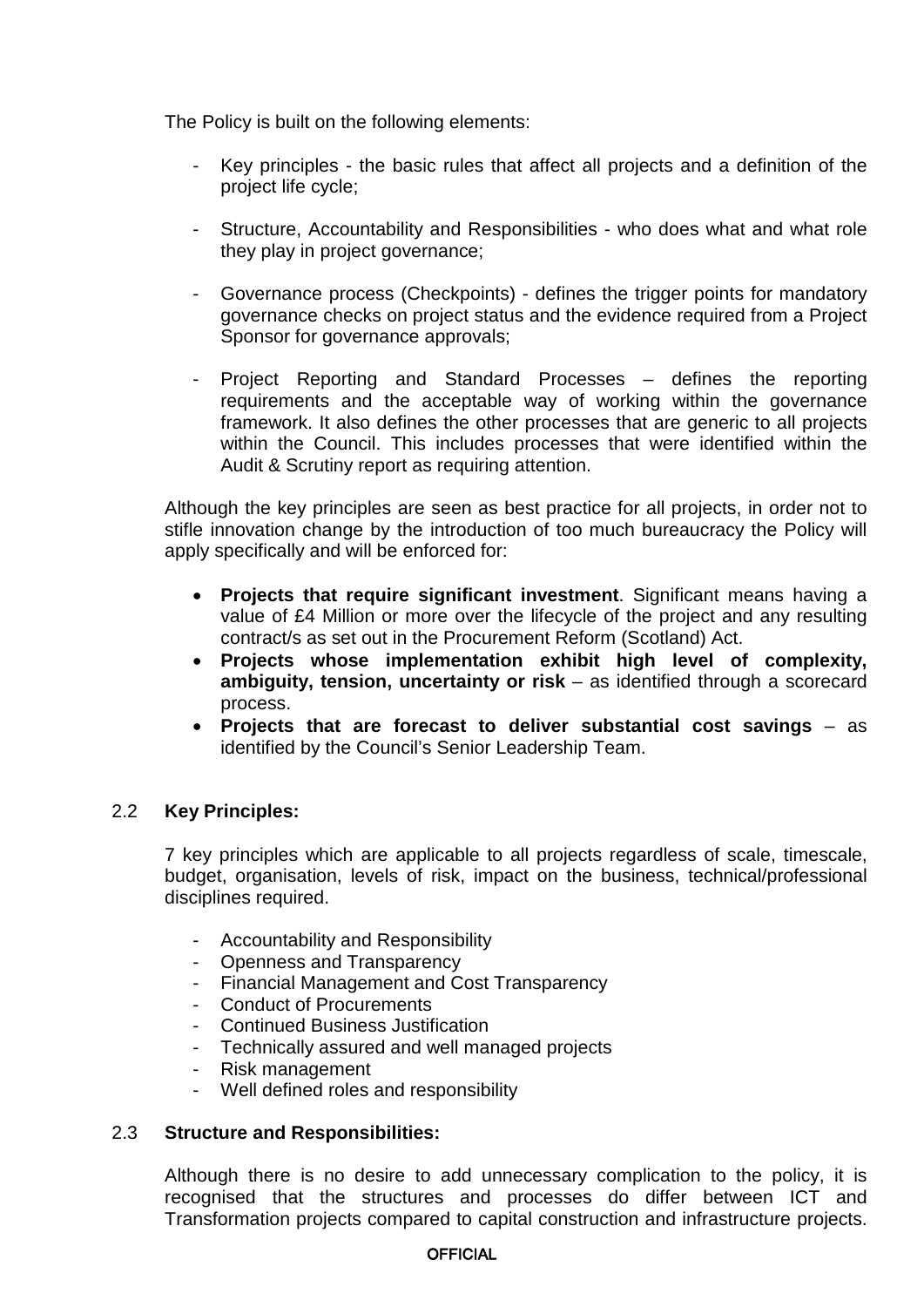ICT and Transformation projects are managed using PRINCE2 methodology whereas capital projects are more aligned to the Scottish Government Construction Procurement Manual (SGCPM) methodology. However the policy is intended to cover all circumstances with the flexibility to adapt the principles to suit the scale and type of project.

A core principle that applies for all projects, irrespective of the delivery methodology and terminology used, is that of accountability and responsibility. The policy states that the **point of accountability for a project is the Director of the Service** that is leading on the project. **Responsibility for ensuring that the project runs in compliance with the policy sits with the Project Sponsor**. For construction projects, this role is known as the Project Owner in line with SGCPM but the responsibilities are the same. It is acceptable for the Director to also have the role of Project Sponsor.

2.4 The policy defines a governance hierarchy as shown in the diagram below and the flow of reporting and decision making is also defined in detail. Where there are valid differences between capital and other projects, the policy highlights those differences and shows how they are aligned. This hierarchy is based around existing structures as there seems to be little benefit in creating new structures. Instead the roles of the various bodies are now defined more clearly.



#### *New project management governance structure*

#### 2.5 **Governance Checkpoints**

The policy defines 6 project checkpoints or gateways – a process that has been in place for ICT projects for some time. In order to pass through a gateway, the Project Sponsor will be required to provide evidence of meeting certain criteria. These criteria are defined in checklists attached as an appendix to the policy. A core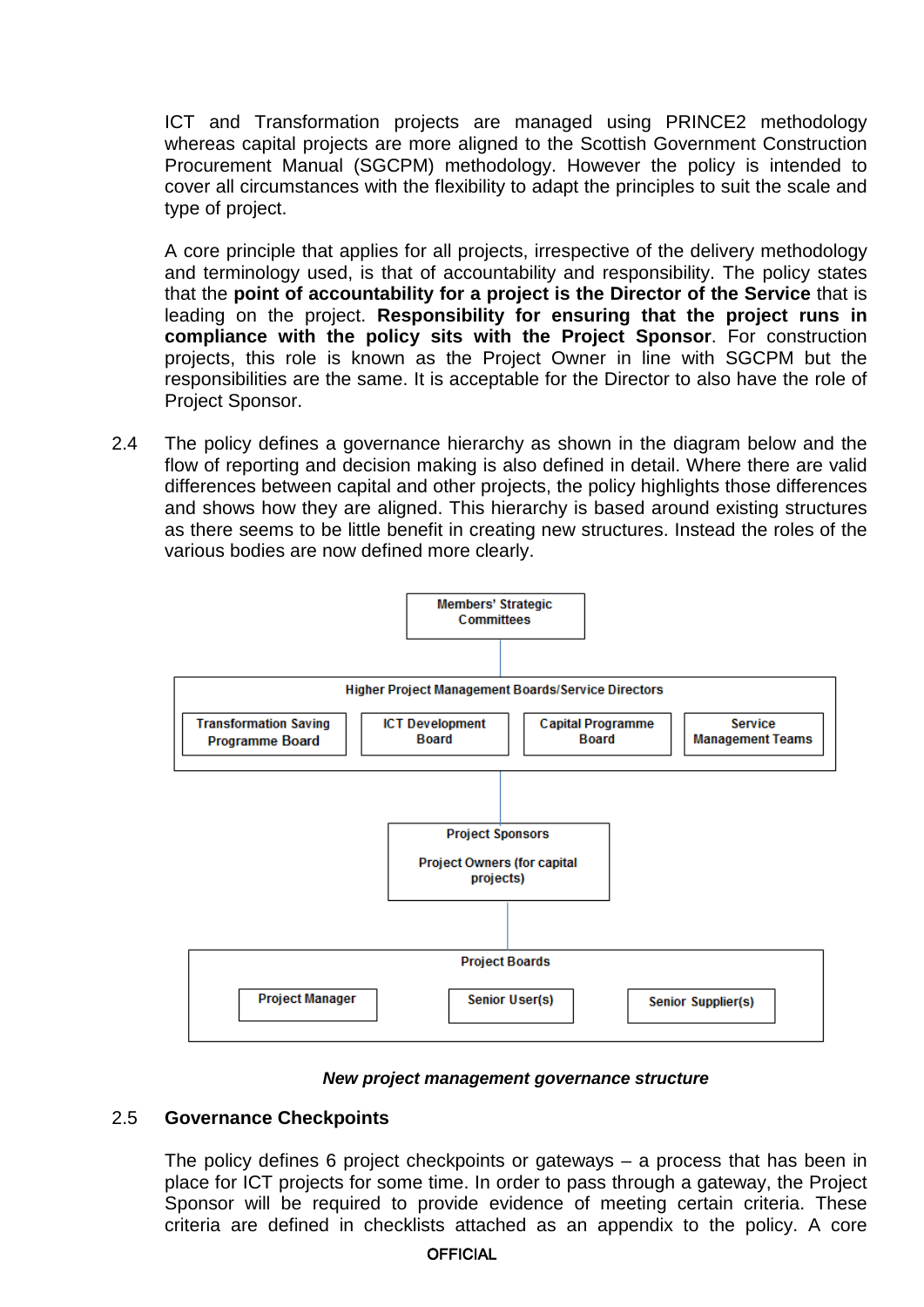purpose of the gateways is to ensure that the business case is kept up to date and re-visited regularly.

It is recognised that for some situations it is appropriate for business cases and gateway reviews to be applied at a programme level rather than for all individual projects within the programme. This could apply for instance for capital programmes of infrastructure works across the Highlands.

#### 2.6 **Project Reporting and Standard Processes:**

The policy defines specific times and trigger points when and to whom project reporting should happen. This is in keeping with the principle of Openness and Transparency. A definition is given for how RAG status should be used for overall project reporting and for risk reporting.

For overall project status reporting, a Red/Amber/Yellow/Green process has been introduced in line with the current practice within the Corporate Improvement Team. The use of the colours and the action that needs to be taken is clearly defined in section 6.10.7 of the policy so there is no ambiguity.

The policy also covers the situation where a project has to be re-baselined, i.e. the scope, timescale or budget has significantly changed and the project is re-planned. In those circumstances, reporting must clearly show the original timescale and budget for comparison with the re-baselined figures – again in line with the principle of Openness and Transparency.

There is much existing good practice and processes in place in the Council in the area of project management. The policy recognises that and builds on the good practice. The Corporate Improvement Team have made available various toolkits to assist project managers with setting up and running projects. These will be revised as necessary and publicised.

#### 3.0 **Implementation of the Policy**

- 3.1 Once the policy is approved, a short transition period will be required before full implementation. The plan is for this period to run through to the 1<sup>st</sup> April 2016 at which point the policy will be fully adopted. During the transition period the following activities will take place:
	- Publish the policy and associated templates on the Intranet;
	- Revise existing project guidance in line with the policy also on the intranet;
	- Produce training materials and set up online training;
	- Run awareness raising sessions with relevant teams;
	- Ensure the higher level boards and Service Management Teams are prepared for their role in the policy;
- 3.2 **Training** will be crucial to ensure good understanding of the policy and a multi-level approach will be taken including:
	- Compulsory online training for all Project Sponsors and Project Board members – covering the policy and how it is applied. Approval through Gateway 1 will be dependent on all relevant officers completing this training.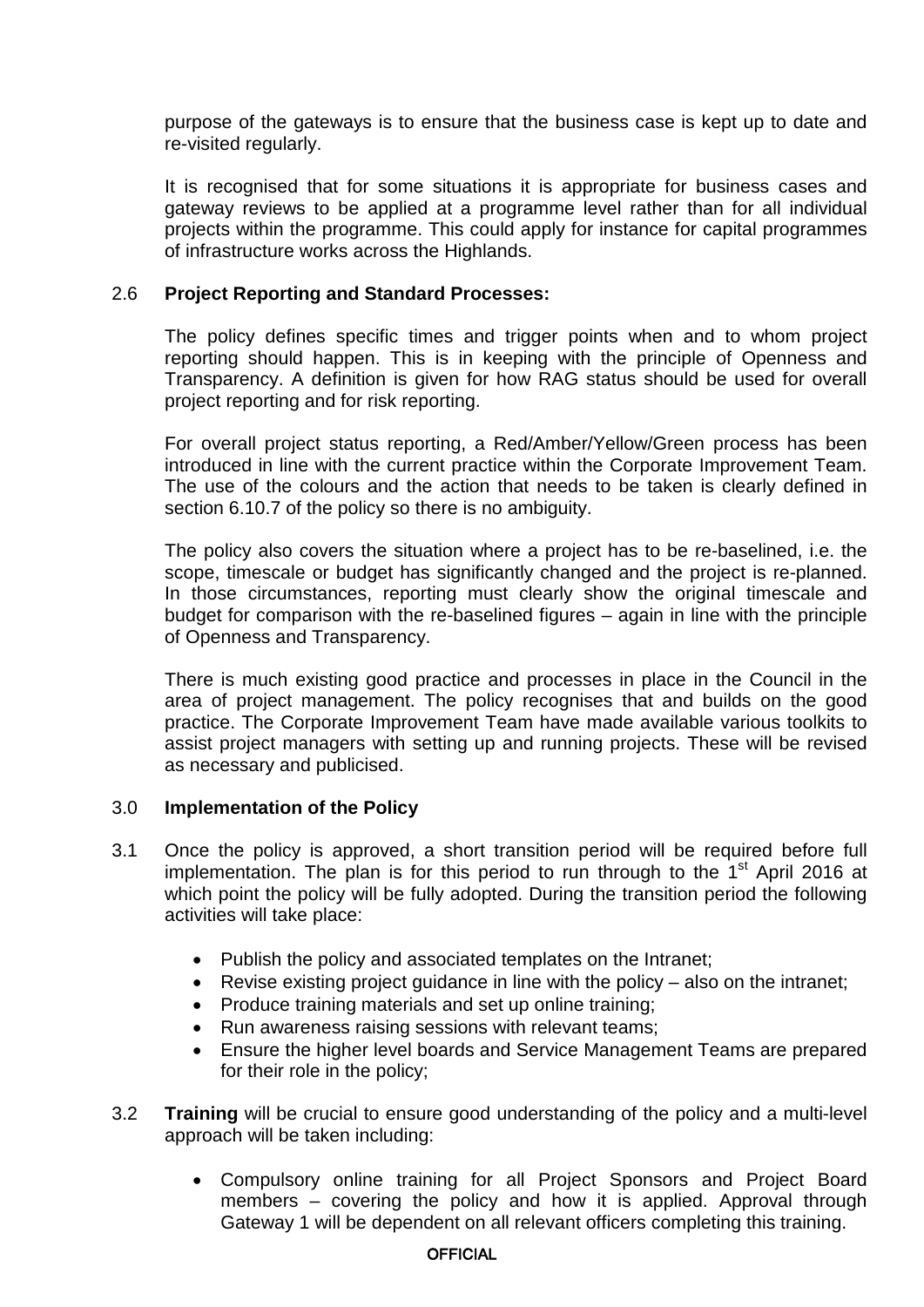- Focussed workshops as required for new project boards and project teams.
- Similar workshops/presentations for Elected Members as required clarifying their role.
- Publicity around existing internal and external training for project managers.

It should be recognised that project management is a professional discipline that requires specific skills, experience and qualifications relevant to the type and scale of project. Short training courses are only one element of ensuring the Council has suitable project managers. The Project Sponsor has a responsibility to ensure that the Project Manager appointed for their project meets the necessary standard.

3.3 **Review** of the policy will follow a suitable period of time to ensure relevant lessons can be learnt. It is proposed that a first review is carried out after one year with a subsequent two-year review cycle.

#### **4 Implications**

- 4.1 Resource Implications: Project Sponsors will have to ensure the required resources are in place to meet the requirements of this project. These overheads must be factored into the business case and the planning of the project.
- 4.2 Legal Implications: There are no legal implications arising from this report.
- 4.3 Equality Implications: There are no equality implications arising from this report.
- 4.4 Climate Change/Carbon Clever Implications: There are no climate change implications arising from this report.
- 4.5 Gaelic Implications: There are no Gaelic implications arising from this report.
- 4.6 Rural Implications: There are no rural implications arising from this report.
- 4.7 Risk Implications: Improved project management governance will reduce the risk of project failure within the Council.

#### **RECOMMENDATIONS**

Members are asked to:

• Agree the introduction of the Project Management Governance Policy;

| Signature:   | Michelle Morris                          |
|--------------|------------------------------------------|
| Designation: | Depute Chief Executive                   |
| Authors:     | Banji Omoniyi, Jon Shepherd, Vicki Nairn |
| Date:        | 6 November 2015                          |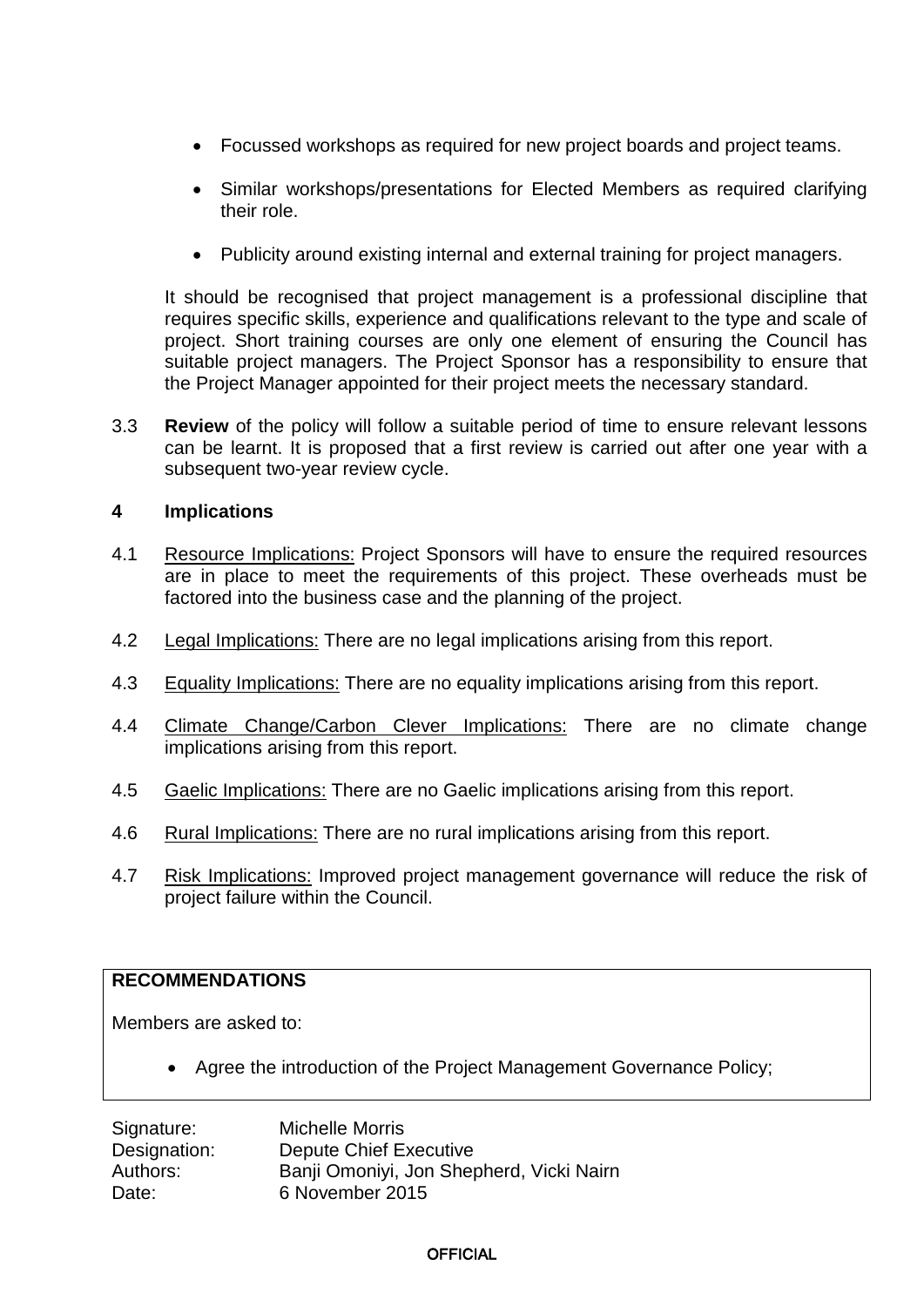

# **The Highland Council**

# **Project Management Governance Policy**

**Framework for Project Sponsors, Project Boards, Service Senior Management and Elected Members.**

**November 2015**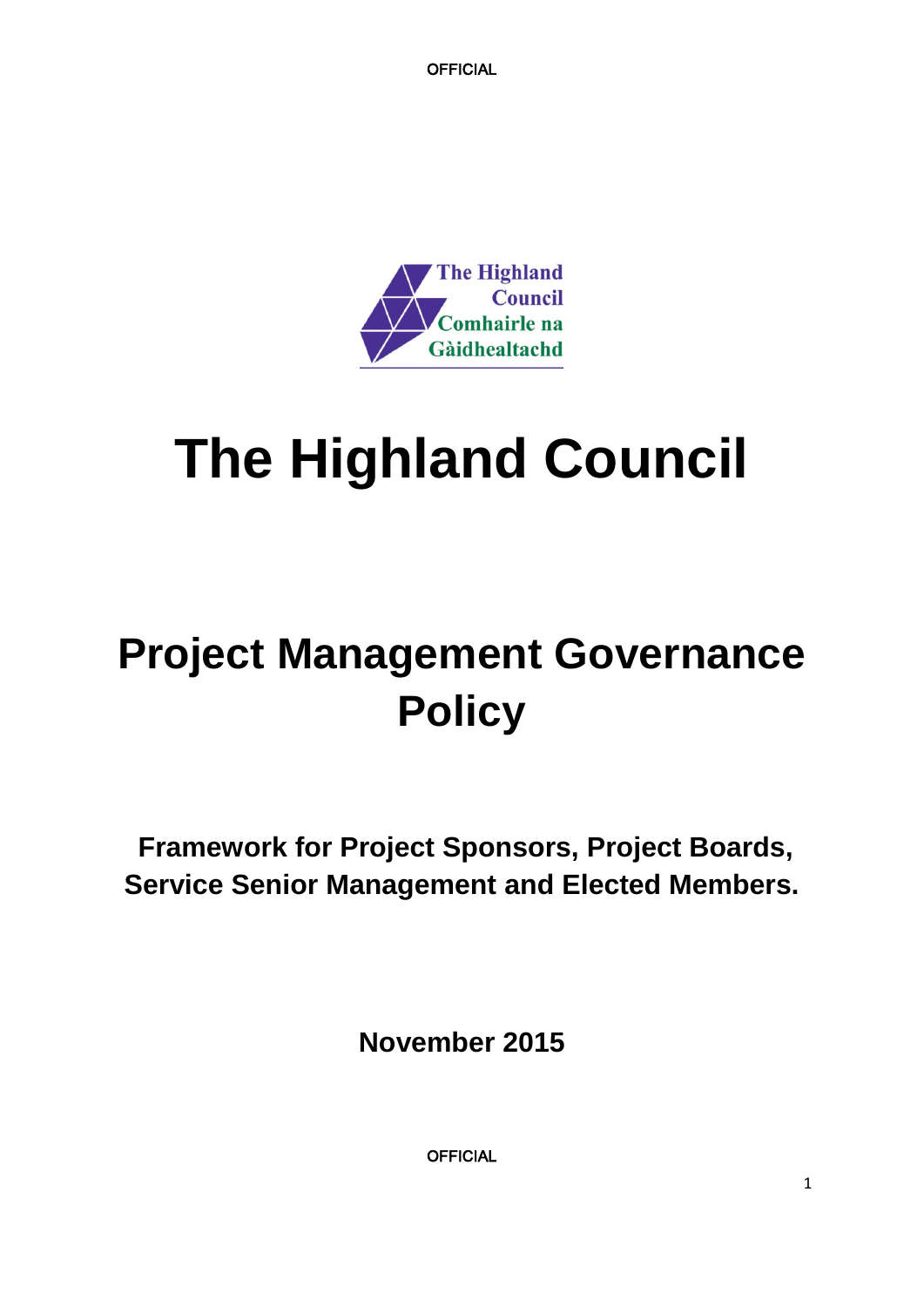#### **DOCUMENT DETAILS**

#### **Author 1**

Banji Omoniyi ICT Strategy & Projects Manager Corporate Development Service

#### **Control dates**

| Sponsor Review:      | 12/11/2015 |
|----------------------|------------|
| Resources Committee: | 25/11/2015 |

#### **Author 2**

Jon Shepherd ICT Operations Manager Corporate Development Service

#### **Approved by**

Michelle Morris Depute Chief Executive Corporate Development Service

|                 | <b>CHANGE HISTORY</b> |                  |                       |  |  |  |
|-----------------|-----------------------|------------------|-----------------------|--|--|--|
| <b>REVISION</b> | <b>DATE</b>           | <b>AUTHOR</b>    | <b>CHANGE SUMMARY</b> |  |  |  |
| 1.0             | 05/11/2015            | <b>B</b> Omoniyi | First major review    |  |  |  |
| 1.1             | 13/11/2015            | J Shepherd       | <b>Issue</b>          |  |  |  |
|                 |                       |                  |                       |  |  |  |
|                 |                       |                  |                       |  |  |  |
|                 |                       |                  |                       |  |  |  |
|                 |                       |                  |                       |  |  |  |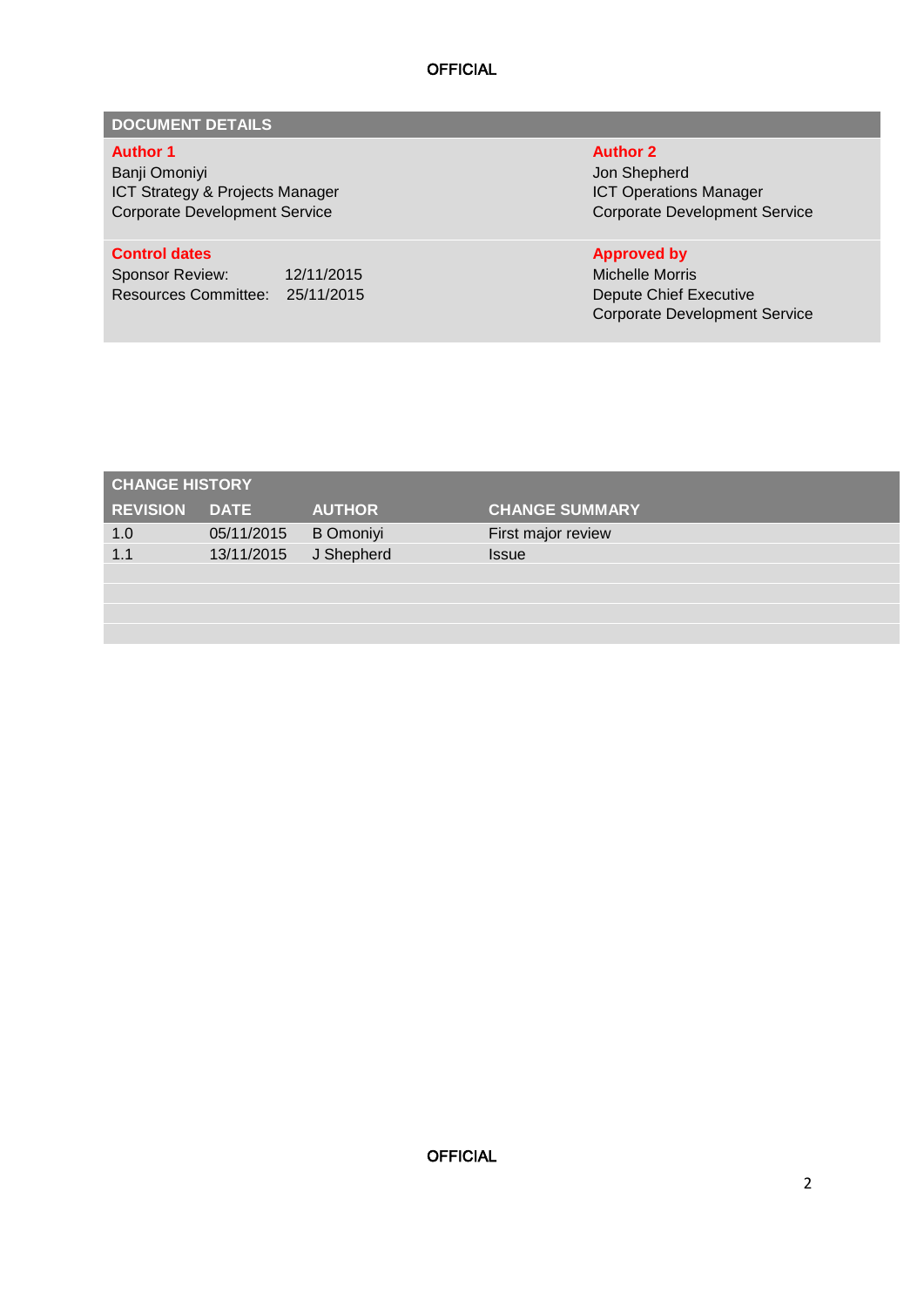# **Index**

| 1                       | Introduction – Projects Defined                     | 4              |  |
|-------------------------|-----------------------------------------------------|----------------|--|
| 2                       | <b>THC Project Management Governance Principles</b> |                |  |
| 3                       | <b>THC Project Life-cycle</b>                       | $\overline{7}$ |  |
| 4                       | Governance Structure and Responsibilities           | 9              |  |
| 5                       | The Governance Process - Governance Checkpoints     | 13             |  |
| 6                       | <b>Project Status Reporting</b>                     | 18             |  |
| 7                       | <b>Standard Processes</b>                           | 22             |  |
|                         | 7.1 Requirements Specification and Benefit Mapping: | 23             |  |
|                         | 7.2 Development of Full Business Case/Quality Plan: | 24             |  |
|                         | 7.3 Project Financial Management.                   | 24             |  |
| 7.4 Project Procurement | 25                                                  |                |  |
|                         | 7.5 Risk and Issues Management                      | 26             |  |
|                         | 8 Support and Training in the use of the Framework  | 27             |  |
|                         | <b>Appendix</b>                                     |                |  |
|                         | Appendix 1 - Project Board Structure                |                |  |

Appendix 2 – Scottish Government Construction Procurement Manual – Project Team

- Appendix 3 Project Sponsor Gateway Check List
- Appendix 4 Score Card Sample
- Appendix 5 Requirement Specification Template
- Appendix 6 Business Case Template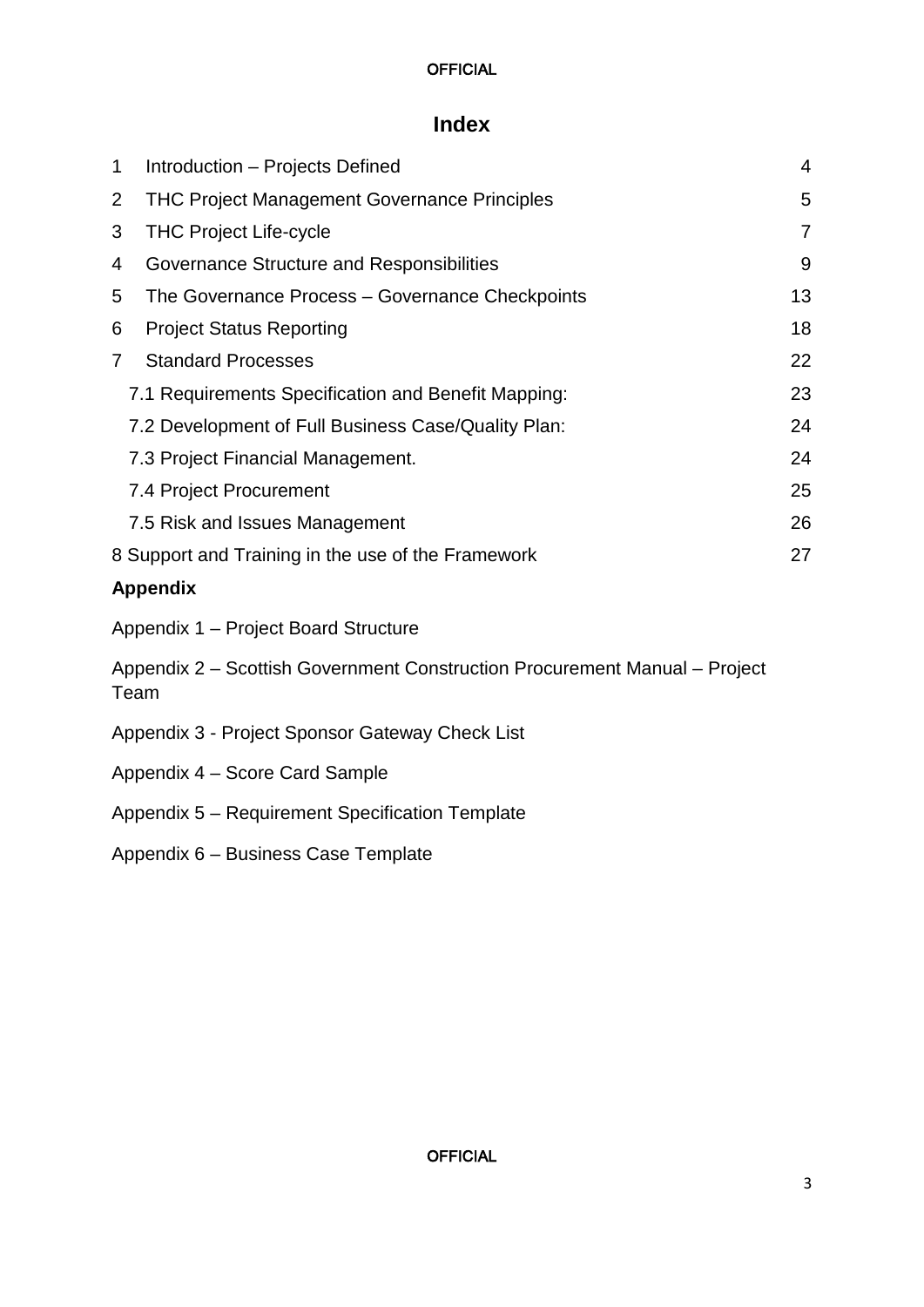# <span id="page-8-0"></span>**1 Introduction – Projects Defined**

- **1.1** This policy defines a framework for the governance of project management within the Highland Council (THC). It stipulates standard processes and governance requirements. It is based on the Prince2 Project management methodology, the Scottish Government Construction Procurement Manual and aligned to the Office of Government Commerce (OGC) Gateway framework. Projects involving procurement will also follow the standards set out in the Scottish Government procurement Policy and the Procurement Journey. It builds on existing processes and guidance in use within the Council and intends to re-use existing controls where they have been shown to be effective. It will be subject to full review after 12 months of publication so that any improvements/lessons learned from initial implementation can be incorporated. There are differences in the management and governance arrangements between capital projects (Property and Infrastructure) and other projects, for instance due to the specific requirements for construction projects such as the Construction (Design and Management) Regulations 2015. The framework is intended to cover all circumstances with the flexibility to adapt the principles to suit the scale and type of project.
- **1.2** The framework is designed to ensure that the right environment for project success is created within the Council. It will define structures and processes that will ensure that projects are managed well and in accordance with this framework's key principles; that projects are aligned to the Council's strategic objectives, and that any projects exhibiting conditions of failure are identified on time and appropriate corrective and mitigating measures are put in place.
- **1.3** Project management governance provides a framework for accountability and responsibilities, ensuring that project decision-making is robust and logical and that projects provide value to the organisation. It offers a mechanism for ensuring that projects are conceived and implemented in accordance with agreed standards and regulations.
- **1.4** Projects, within THC context, are defined as planned pieces of work that are designed to produce a specific outcome within a specified timescale and resource and require a dedicated temporary team in the form of a Project Board/Team to deliver that outcome. The decision to implement a planned piece of work as a project is the responsibility of Service Directors and the decision must be informed by a Scorecard as described in Section 5.1. For the purpose of this policy, governance could be applied at a programme level if felt to be appropriate by the Service Director. This would mean, for instance, that a programme consisting of a number of projects (such as bridge replacements or building maintenance or the Council's annually reported procurement strategy and programme) across the Highlands could be treated as one entity under this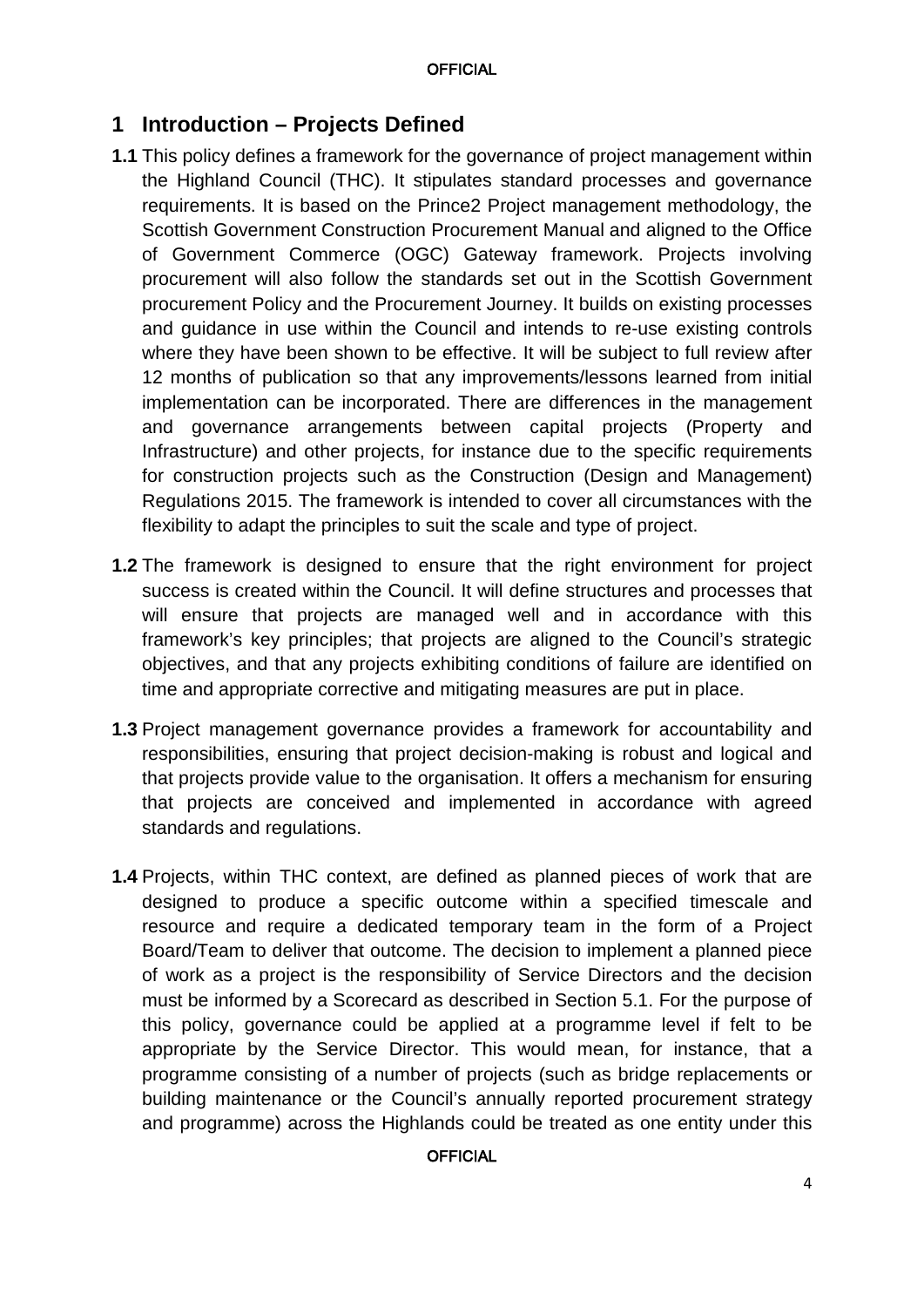policy, meaning that the policy would not have to be separately applied for each individual project within the programme.

- **1.5** Whilst the standards and processes articulated by this document are seen as best practice for all projects within the organisation, **compliance will only be enforced and monitored for projects** that;
	- Requires significant capital or revenue investments significant investment means having a value of £4 million or more over the lifecycle of the project and any resulting contract/s as set out in the Procurement Reform (Scotland) Act.; or
	- Projects whose implementation exhibits a high level of complexity, ambiguity, tension, uncertainty or risk as identified by the scorecard in Appendix 4; or
	- Projects that are forecast to deliver substantial cost savings as identified by the Council's Senior Leadership Team.

# <span id="page-9-0"></span>**2 THC Project Management Governance Principles**

**2.1** To provide an appropriate level of proportional and consistent governance across the Council, the project life-cycle and associated processes are underpinned by the following key principles:

**2.1.1** Accountability and Responsibility: A single point of accountability will exist for all projects within a Service. This point of accountability will be the Service Director while responsibility for ensuring that an individual project is run in compliance to this framework lies with the Project Sponsor. It is acceptable for the Service Director also to be the Project Sponsor. The practical application of the framework and the actual management of the project will be undertaken by a suitably trained/qualified Project Manager.

**2.1.2** Openness and Transparency: Project performance will be visible across the different level of governance, and reporting will be consistent, with a minimum data requirement set for all project status reports.

**2.1.3** Financial Management and Cost Transparency: All projects will adhere to the Council's Financial Regulations. Whole life-cycle costs will be estimated for all projects, including internal staff costs, and updated cost information will inform the business case and the tender process. Changes to baseline costs will be documented. For capital Infrastructure projects, "whole life-cycle costs" will usually be restricted to the project delivery costs only and there will be no corresponding change in revenue budgets as a result of the project.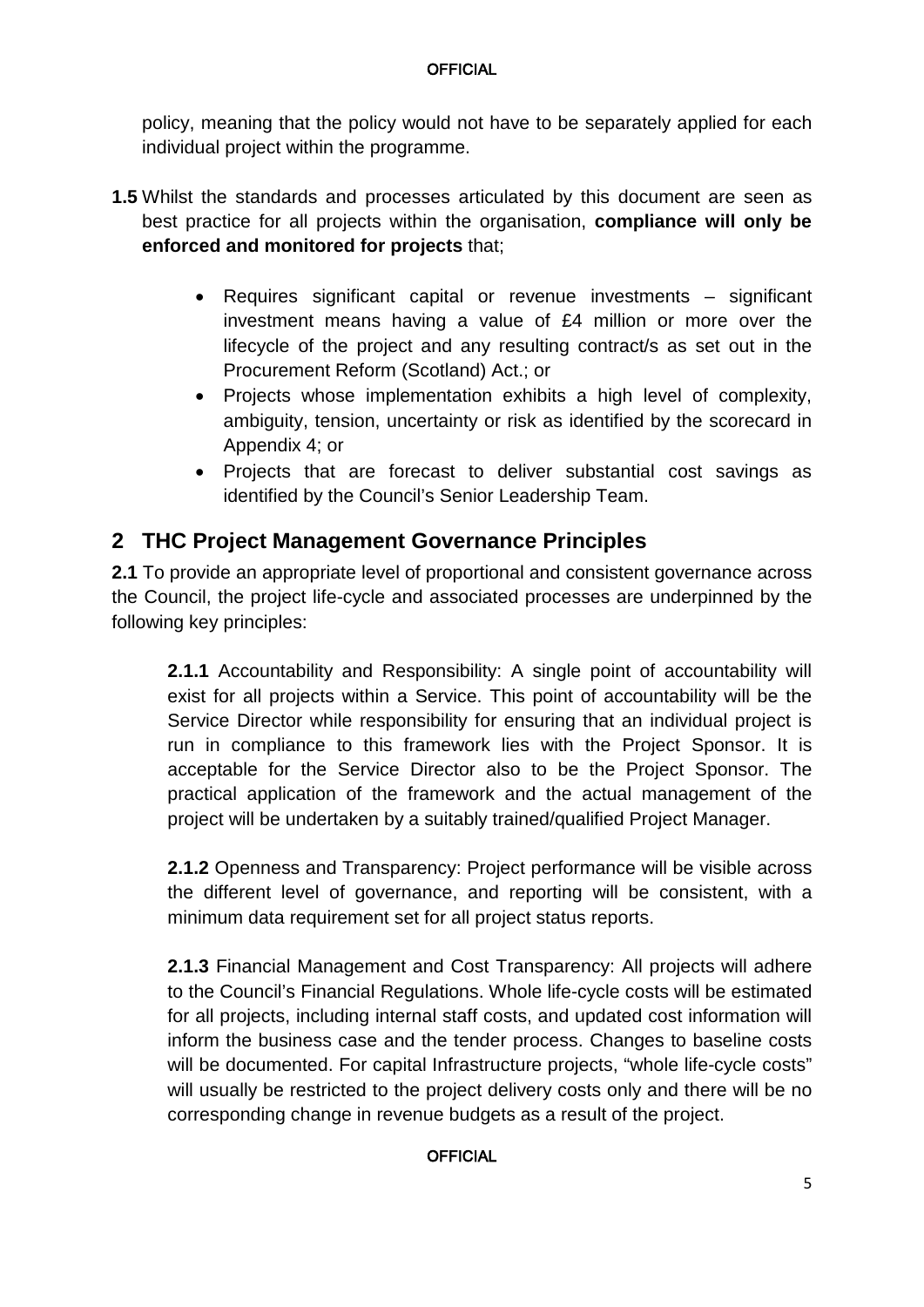**2.1.4** Conduct of Procurements: All procurements carried out either as the key objective of a project or as a subsidiary activity must be carried out in accordance with the Council's Contract Standing Orders.

**2.1.5** Continued Business Justification: The project Quality Plan in the case of infrastructure projects and Business Case in the case of other projects will be updated and reviewed at key decision points. Projects will only progress if the viability of the Quality Plan and the viability of Business Case are confirmed and assumptions validated.

**2.1.6** Technically assured and well managed projects: All projects will be supported by sound technical and specialist advice and managed by suitably qualified and experienced Project Managers supported by appropriate project teams. For projects involving procurement, this will be supported by a suitably qualified and experienced Procurement Lead Officer who may also act as the overall Project Manager for purely procurement projects. When applicable, adequate feasibility studies will be completed with robust scoping and where a reference site is used, comparison will be based on requirements and accrued benefits.

**2.1.7** Risk Management – All projects will have a well-defined risk and issues management strategy and a consistent approach to risk and issues reporting.

**2.1.8** Well-defined roles and responsibility: Roles within projects will be well defined with training and support provided to ensure that obligations under this framework are understood and embedded within projects. It is **compulsory** for all members of Project Boards and all Project Sponsors to complete an online training session on this framework before serving on a Project Board. For projects involving procurement, all those involved in the procurement activities must also have current procurement authorisation at the appropriate level and have had the necessary procurement training.

**2.2** Supporting these principles, are the monitoring checks and processes defined by this framework. These checks are carried out through a number of decision points that are based on the OGC Gateway framework. These check-points and processes are described in Section 5.0

**2.3** These checks and processes will ensure that the right environment and culture for project success is maintained across the Council with emphasis on three key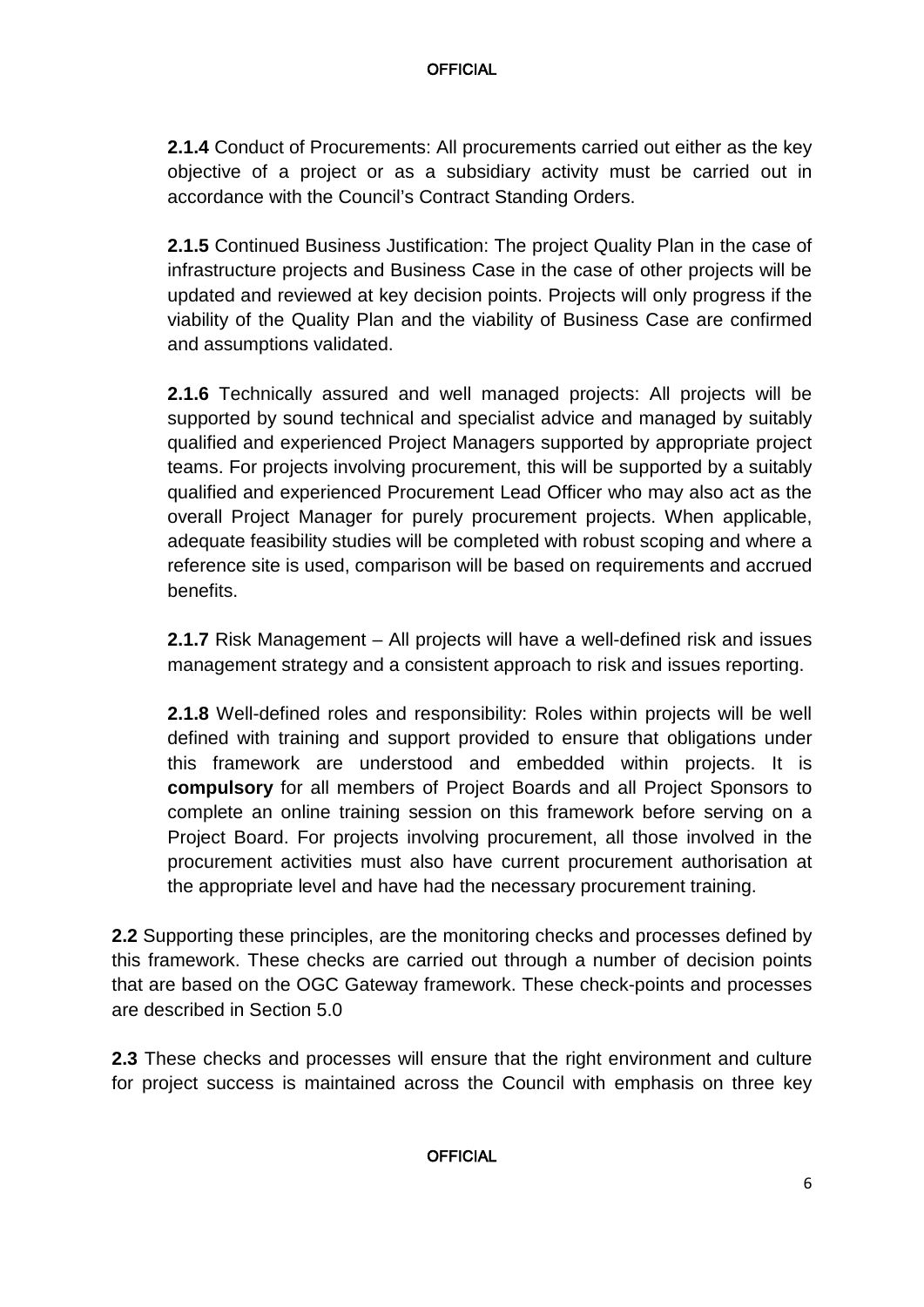project variables – the quality of the project deliverables and benefits (scope), the overall cost of the project, and the project time-scale.

# <span id="page-11-0"></span>**3 THC Project Life-cycle**

**3.1** All projects regardless of complexity, scale or subject do share common features that allows for the design of a generic life-cycle. This life-cycle shows the different stages that projects progress through and are used as mandatory governance checkpoints.

**3.2** THC project life-cycle will have 6 stages; Conception, Definition, Initiation & Planning, Delivery, Closure and Post Project Review. These stages apply to all transformational saving projects, capital projects (property and infrastructure), ICT projects and other services led projects within the Council. To steer a project through the project life-cycle, **a Project Board must be assigned to manage the project –** this is either done by forming a new Project Board or by assigning the project to an existing Project Board with relatable project objectives.

The full make-up of a Project Board under Prince2 is described in Appendix 1 but there will be situations where a Project Board consisting of just a Sponsor and Project Manager/Procurement Lead will be sufficient. It is the responsibility of the Project Sponsor to ensure that the make-up of the Project Board adequately reflects the requirement for good project control but at the same time is not disproportionate to the scale of the project.

**3.3** Conception is the stage at which an idea is created or a need (a requirement for change) is identified and a strategic decision is made as to whether or not it should be pursued.

**3.4** Definition involves a full exploration of the change requirement and a detailed look at the associated business case; the scope for the project is considered and procurement approaches investigated.

**3.5** Initiation and planning – A full plan for implementing the change is created and a contract or contracts awarded to any  $3<sup>rd</sup>$  party suppliers as a result of commercial competitions carried out as part of the project. This is the Production Information and Tender stage for capital project procedure.

**3.6** Delivery – This is the implementation stage for the project, where the project objectives are delivered.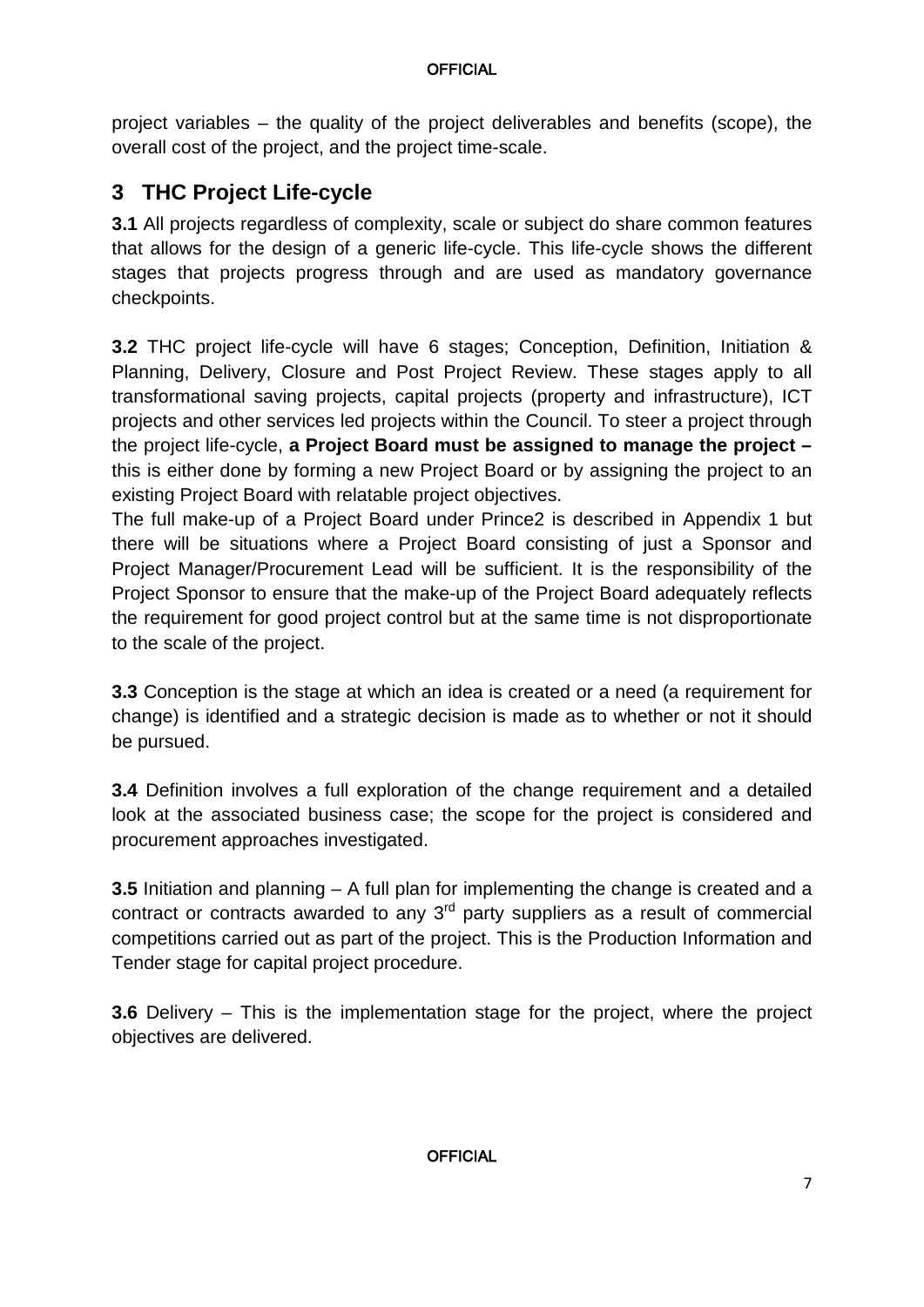**3.7** Closure – the project is drawn to a close and a review is carried out to confirm if there are any deliverables that have yet to be delivered and to formally end the project organisation.

**3.8** Post Project Review – this is the stage at which the project is reviewed to confirm achievement of expected benefits and to ensure that lessons learned are identified and propagated through the organisation.

**3.9** A diagrammatic representation of the project life cycle is shown below with the appropriate governance objectives for each stage;

| Conception                                                                        | <b>Definition</b>                                                     | <b>Initiation &amp;</b><br><b>Planning</b>                   | <b>Delivery</b>                           | <b>Project Closure</b>                       | <b>Post Project</b><br><b>Review</b> |
|-----------------------------------------------------------------------------------|-----------------------------------------------------------------------|--------------------------------------------------------------|-------------------------------------------|----------------------------------------------|--------------------------------------|
|                                                                                   |                                                                       | <b>Project Life-Cycle</b>                                    |                                           |                                              |                                      |
| <b>Project Documents</b>                                                          |                                                                       |                                                              |                                           |                                              |                                      |
| Project Mandate<br>Project Outline<br>Outline business case<br>Full business case |                                                                       | Project Initiation<br><b>Document</b>                        | Delivery stage<br>Plans                   | <b>Closure Report</b>                        | <b>Benefits</b><br>Realisation       |
| Governance objectives                                                             |                                                                       |                                                              |                                           |                                              |                                      |
| Does it make sense and<br>does it fit in with our<br>strategy?                    | Do the numbers add up?<br>What benefits are we<br>actually expecting? | Is the plan viable?<br>Is the business case<br>still viable? | Has anything<br>changed on the<br>ground? | Did we get<br>everything done as<br>planned? | Did we achieve<br>our objectives?    |

*Diagram 1 - Highland Council Project Life Cycle*

**3.10** Current ICT and Capital project life-cycle matched to the generic project lifecycle

#### Project Lifecycle and Governance - Mapping

| <b>GENERIC</b><br><b>PROJECTS</b> | <b>CONCEPTION</b>                     | <b>DEFINITION</b>                                  |  |                                     | PLANNING AND<br><b>INITIATION</b>             |                                                              | <b>DELIVERY</b>     | <b>CLOSURE</b>       | POST-PROJECT<br><b>REVIEW</b> |                    |
|-----------------------------------|---------------------------------------|----------------------------------------------------|--|-------------------------------------|-----------------------------------------------|--------------------------------------------------------------|---------------------|----------------------|-------------------------------|--------------------|
| <b>ICT</b><br><b>PROJECTS</b>     | <b>STRATEGIC</b><br><b>ASSESSMENT</b> | <b>BUSINESS REQUIREMENTS</b><br>PROJECT DEFINITION |  | <b>PROJECT</b><br><b>INITIATION</b> |                                               | <b>PROJECT DELIVERY</b>                                      |                     | BENEFITS REALISATION |                               |                    |
| <b>CAPITAL</b><br><b>PROJECTS</b> | <b>PROJECT</b><br><b>INCEPTION</b>    | APPRAISAL/BRIEF                                    |  | <b>CONCEPT DESIGN</b>               | <b>DETAILED TO</b><br><b>TECHNICAL DESIGN</b> | <b>PRODUCTION</b><br><b>INFORMATION AND</b><br><b>TENDER</b> | <b>MOBILISATION</b> | <b>CONSTRUCTION</b>  |                               | POST <sub>PC</sub> |

<span id="page-12-0"></span>*Diagram 2 - Highland Council Project Life Cycle matched to ICT and Capital Project Life-cycle.*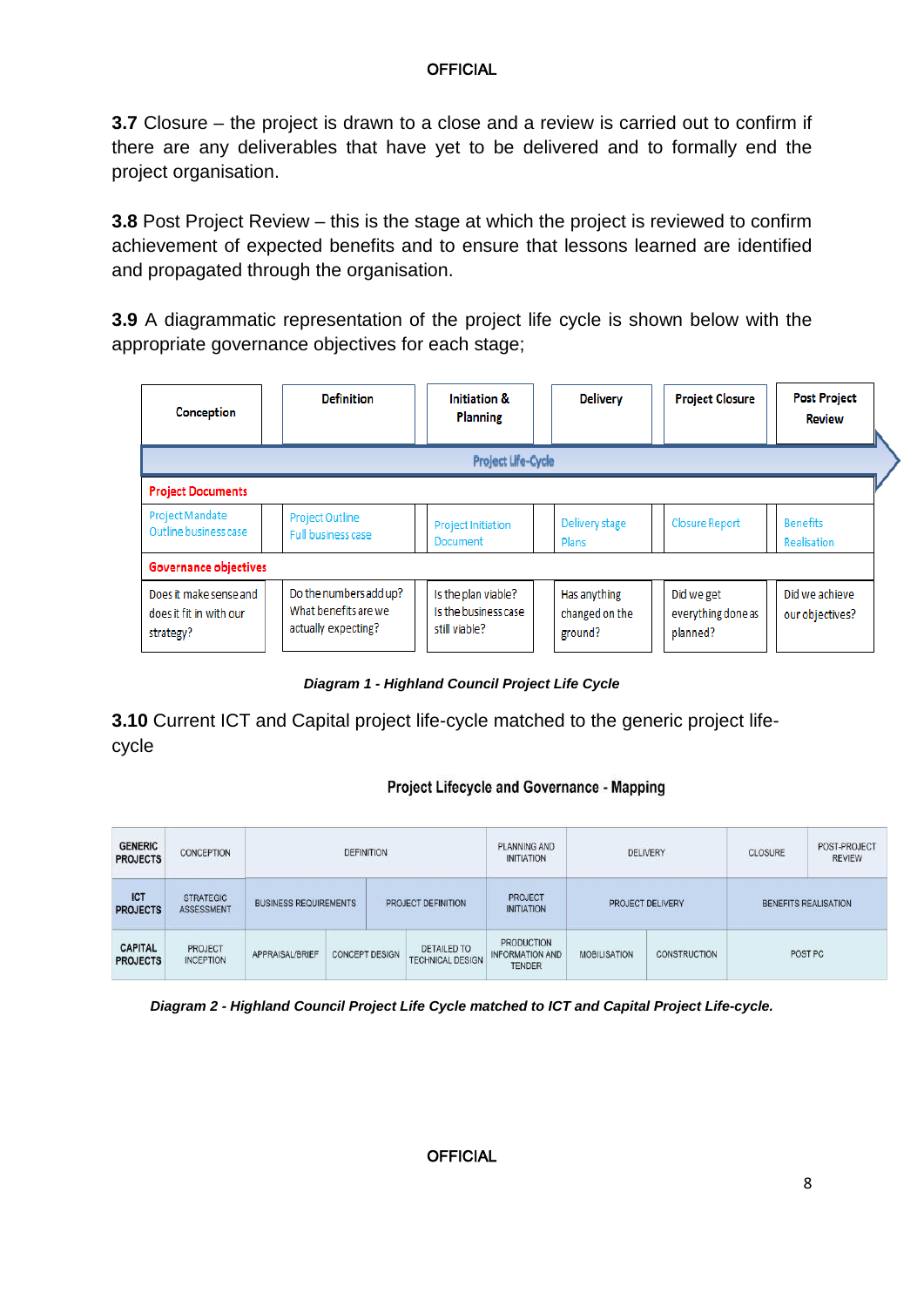# **4 Governance Structure and Responsibilities**

**4.1** The governance structure is a hierarchical arrangement of lines of accountability for project governance within the Council. It shows how information about the management of a project's status, risk and issues flows between the different levels of responsibility.

**4.2** Service Directors through Service Management Teams or where in place, Higher Project Management Boards will act as the single point of accountability for all projects within that Service.

**4.3** Whilst overall accountability for enforcing/ensuring compliance rests with the Service Director/Higher Project Management Boards and or Service Management teams, responsibility is devolved to the Project Sponsor and the Project Board for each project.

**4.4** Service Directors will ensure that an appropriate report is forwarded on to the relevant Strategic Committee and, if appropriate, to local/area committees when project report triggers are activated. These triggers are defined in Section 6.2

**4.5** The diagram below shows the full reporting structure for **project management governance** within the Council;



*Diagram 3 - Highland Council Project Management Governance Structure*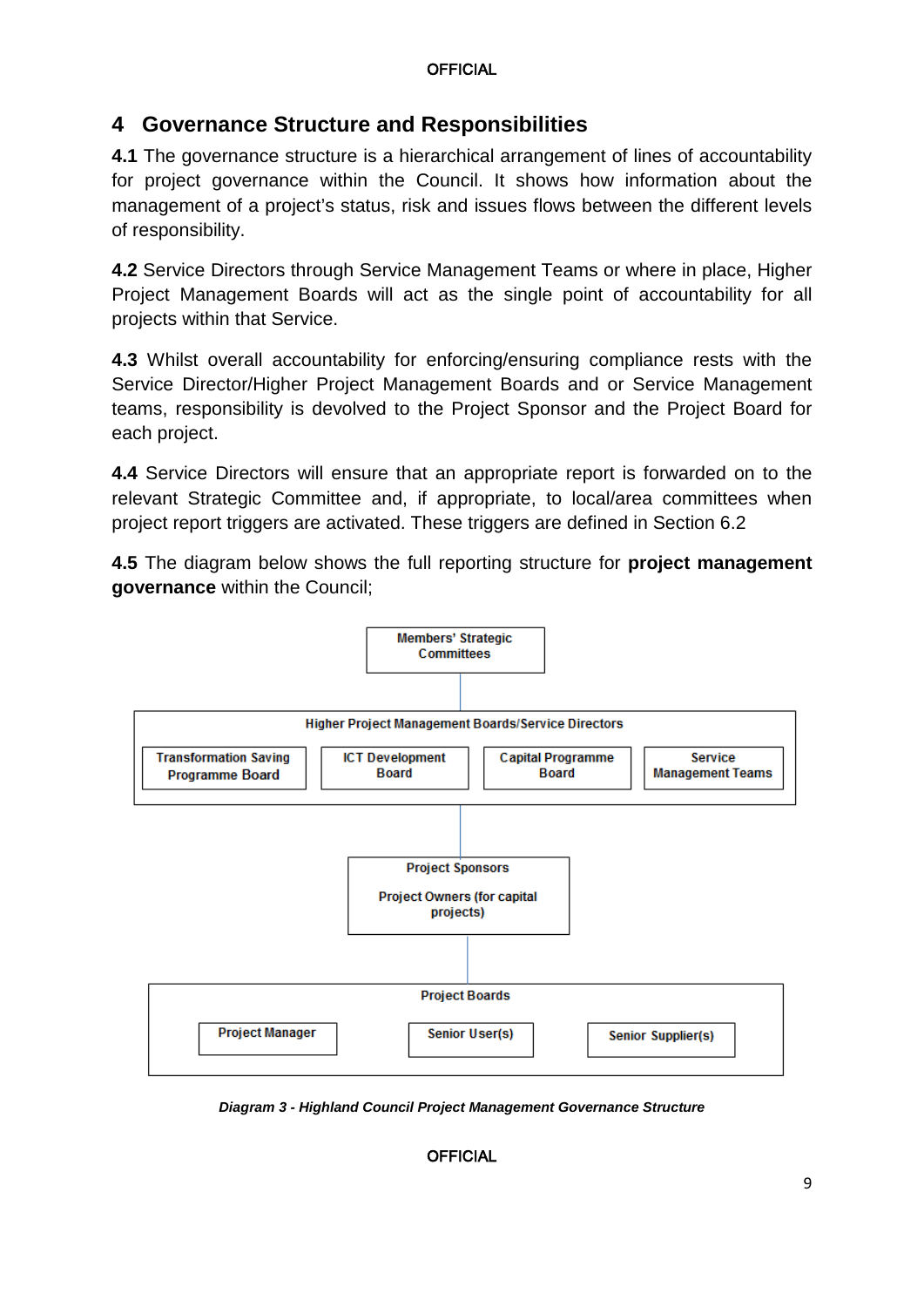**4.6** For construction projects**,** the project management team structure defined within the Scottish Government Construction Procurement Manual will apply, with the "Project Owner" responsible for ensuring that the level of governance defined within the Council project management governance framework is implemented. Table 1 below maps the roles within the Scottish Government Construction Procurement Manual to the Council's Project Management Governance Framework. Appendix 2 shows the full project team structure for the Scottish Government Construction Procurement Manual.

| <b>THC Project Management</b><br><b>Governance Framework</b> | <b>Scottish Government</b><br><b>Construction Procurement</b> |
|--------------------------------------------------------------|---------------------------------------------------------------|
| <b>Roles</b>                                                 | <b>Manual Roles</b>                                           |
| <b>Strategic Committees</b>                                  | <b>Investment Decision Maker</b>                              |
| Service Director/Higher Project                              | <b>Investment Decision Maker</b>                              |
| Management Board                                             |                                                               |
| <b>Project Sponsor</b>                                       | Project Owner                                                 |
| <b>Project Board members</b>                                 |                                                               |
| <b>Project Manager</b>                                       | Project Manager                                               |
| Senior Supplier                                              | <b>Project Sponsor</b>                                        |
| Senior User                                                  | Service User Representative                                   |
|                                                              |                                                               |
| Technical assurance - Service                                | <b>Client Adviser</b>                                         |
| level implementation.                                        |                                                               |
|                                                              |                                                               |
| Project Team - Service level                                 | External consultant Project Manager                           |
| implementation (not defined                                  | Consultants                                                   |
| within framework)                                            | Contractors                                                   |
|                                                              | Supplier                                                      |

| Table 1 – The Scottish Government Construction Procurement Manual roles within THC Project |
|--------------------------------------------------------------------------------------------|
| <b>Management Governance structure.</b>                                                    |

#### **4.7 Governance Responsibilities**

This defines the governance responsibilities at the different layers of the governance structure;

#### **4.7.1 Elected Members – Strategic Committees**

- a) The Strategic Committees will provide independent and objective scrutiny of projects that are forecast to go above the defined 10% tolerance level, ensuring that sound financial decisions are made.
- b) They will receive regular monitoring reports from Service Directors and will scrutinise the reports to confirm that programme/ and project benefits are delivered within budget and timescale.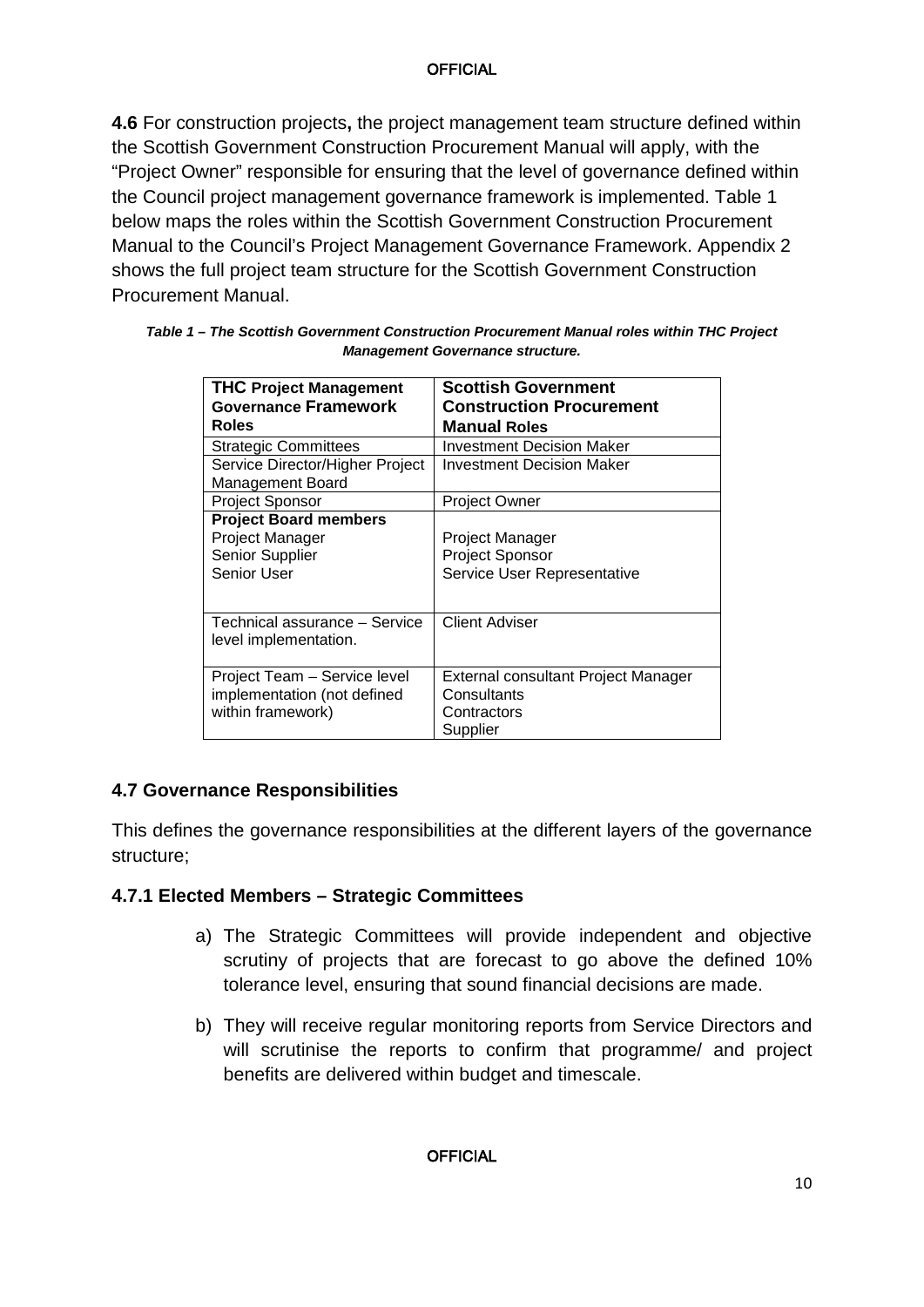c) They will hold Services to account for the implementation of the Project Management Governance Policy.

#### **4.7.2 Higher Project Management Boards/Service Directors**

- a) Service Directors serve as the single point of accountability for their assigned projects. The Higher Project Management Boards (HPMBs) provide scrutiny and application of the governance process.
- b) Current Higher Project Management Boards include;
	- Transformation Saving Programme (TSP) Board: chaired by the Chief Executive - responsible for ensuring the governance framework is applied for projects that fall within the programme.
	- ICT Development Board chaired by the Depute Chief Executive responsible for ensuring the governance framework is applied for all ICT projects.
	- Capital Programme Board: chaired by the Director of Development and Infrastructure - responsible for ensuring the governance framework is applied for capital projects.
	- Service Management Teams: Chaired by individual Service Directors – responsible for ensuring the governance framework is applied to all Service led projects.
- c) The HPMBs will provide governance assurance to the Strategic Committees – so that elected Members can be assured that current and proposed projects have embedded the structure and processes defined within this framework.
- d) The HPMBs will provide an initial strategic assessment of all project mandates; ensuring that a project fits into the strategic and operational objectives of the Council, that it is not a duplication of work and that there are sufficient resources within the organisation to undertake the project.
- e) The HPMBs will review project monitoring reports, confirming that there is continuous business justification for the project and will authorise gateway progression through the project life-cycle as necessary.
- f) The HPMBs will review and authorise project variables re-baseline recommendation from the Project Sponsor. Re-baselining is when a remedial action has been taken to change the baseline figure of one or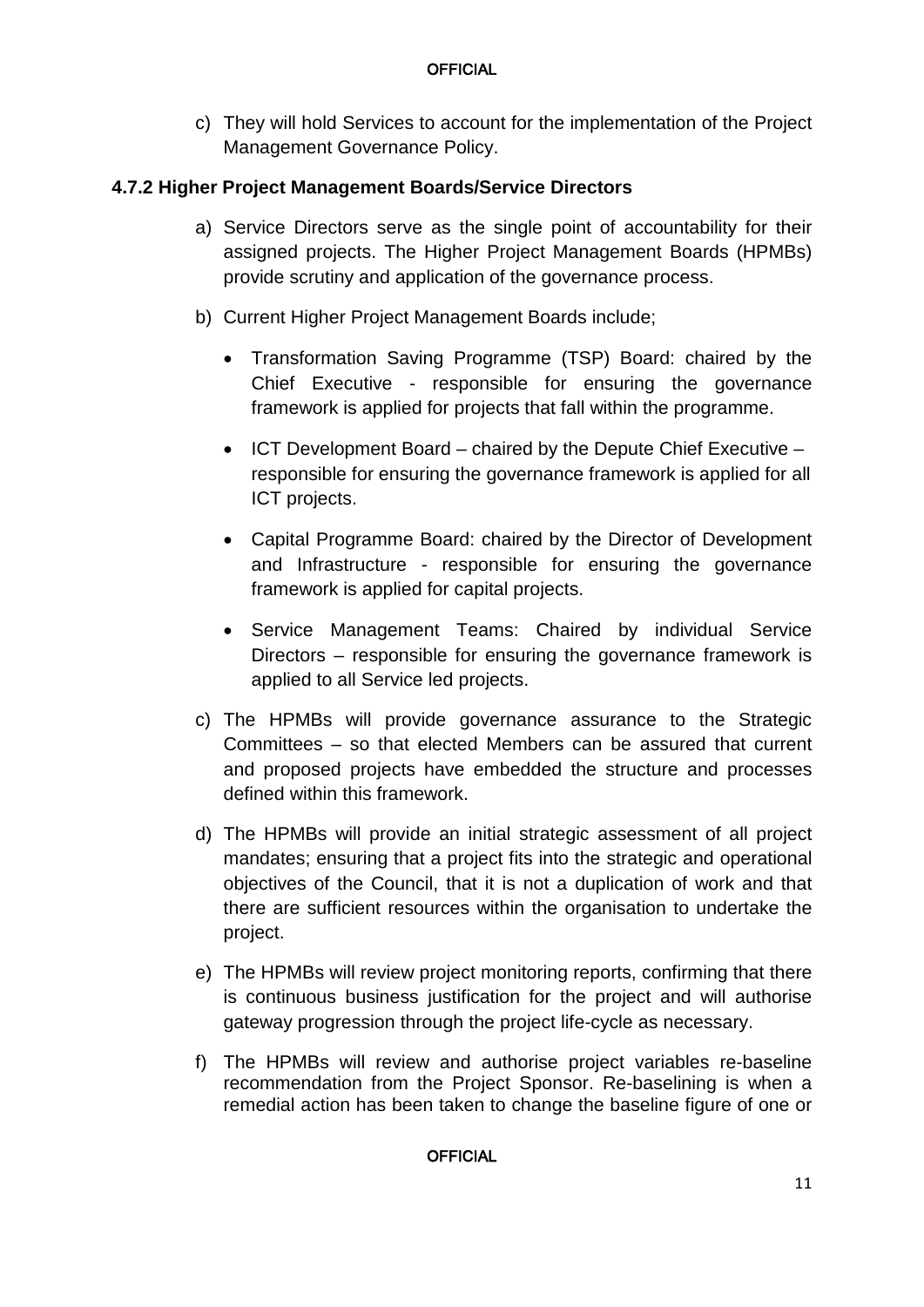more of the variable of a project; for example when the delivery timescale is changed to account for a revised implementation date.

- g) The HPMBs will provide support and advice in resolving issues and in implementing mitigations against risks. This may include providing independent assurance to Project Boards.
- h) Make decisions on tolerance levels.

#### **4.7.3 Project Sponsor**:

- a) The Project Sponsor makes decisions with regard to management of the project. The Project Sponsor owns the business case and is responsible for providing continuous justification of the business case or quality plan to the HPMB.
- b) Responsible for providing project status reports and exception reports to the HPMB; making recommendation for gateway progression to the HPMB. The recommendation will be supported by a stage report and a completed checklist (See Appendix 3) to show that all aspects of the project variables have been considered before a recommendation is made to the HPMB.
- c) Work with the Project Board to ensure that proposed benefits are accrued and evidence of such benefits is captured.
- d) Makes recommendation on the re-baselining of project's variables and demonstrate the astuteness of re-baselining.
- e) Own the risk mitigation plans and project objectives.
- f) Ensure that a suitably trained Project Manager is assigned and that there are appropriate resources to deliver the project.

#### **4.7.4 Project Board**:

- a) The Project Sponsor is responsible for setting up and chairing the Project. The Project Sponsor must ensure that all the responsibilities assigned to the Project Board are met.
- b) Whilst these responsibilities may be devolved to the Project Manager, accountability remains with the Project Sponsor.
- c) The Project Board will provide assurance to the relevant HPMB that appropriate risk mitigation plans are in place for all project risks,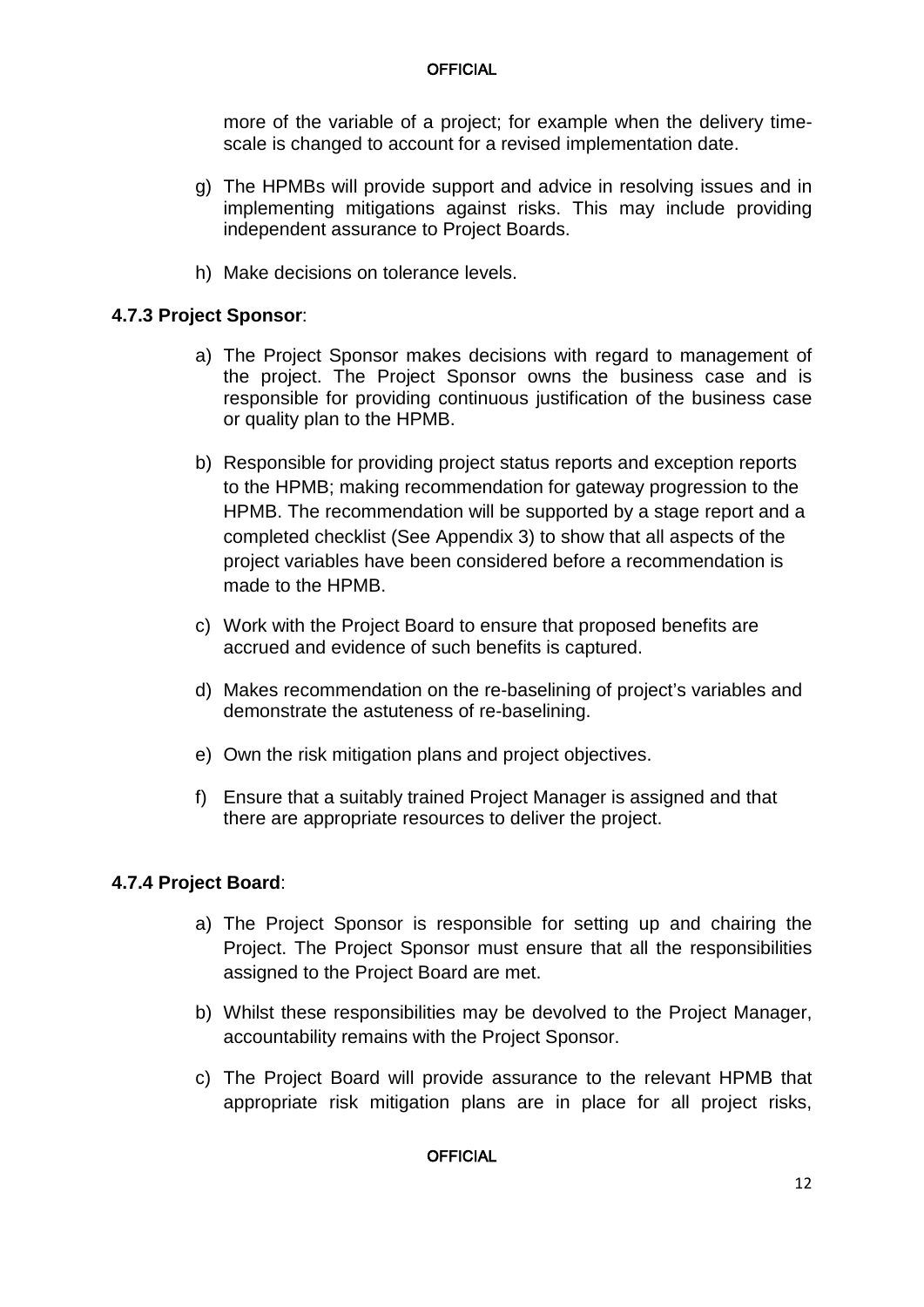regularly monitor the viability of the mitigation plan, and report any exception to the HPMB.

- d) The Project Board will provide assurance to the HPMB that the financial management of the project is within tolerance and report changes to baseline figures to the HPMB.
- e) Seek technical assurance from the appropriate Service specialist team for the project to ensure that proposed technical solution fits into the Council's strategic goals.
- f) THC membership of Project Boards will be only for officers that have completed the mandatory training course and ideally have experience. Project Boards may also have supplier representation when the supplier has been contracted to act as an agent for the Council or to provide specific advice relating to the requirements. Mandatory training may not be possible for external suppliers but the Sponsor is responsible for ensuring that they understand their role on the Project Board.

# <span id="page-17-0"></span>**5 The Governance Process – Governance Checkpoints**

**5.1** It is the responsibility of Service Directors to ensure that all change initiatives within their Service are assessed against the criteria set in Section 1.5. If a change initiative is not run as a project, then evidence must be captured via a scorecard as to why it is not a project. A scorecard template is provided in Appendix 4.

**5.2** The governance process provides the mechanism for the project management governance structure to perform its governance responsibilities under this framework. The process is designed to confirm governance compliance during the key decision-making points within the project life-cycle. The principle is that these decision-making points are seen as gateways that are shut, and have to be proactively opened before a project can move forward. This is based on the OGC Gateway framework.

**5.3** There are six gateway points - the expectation for each gateway is specified in the Table 2 below; it is expected that the Project Board through the Project Sponsor will provide the required evidence to the HPMB to demonstrate that the project is ready to progress through the gateways, and as a minimum in procurement projects the Sponsor/Board must approve the business case, project plan, strategy, and tender board report;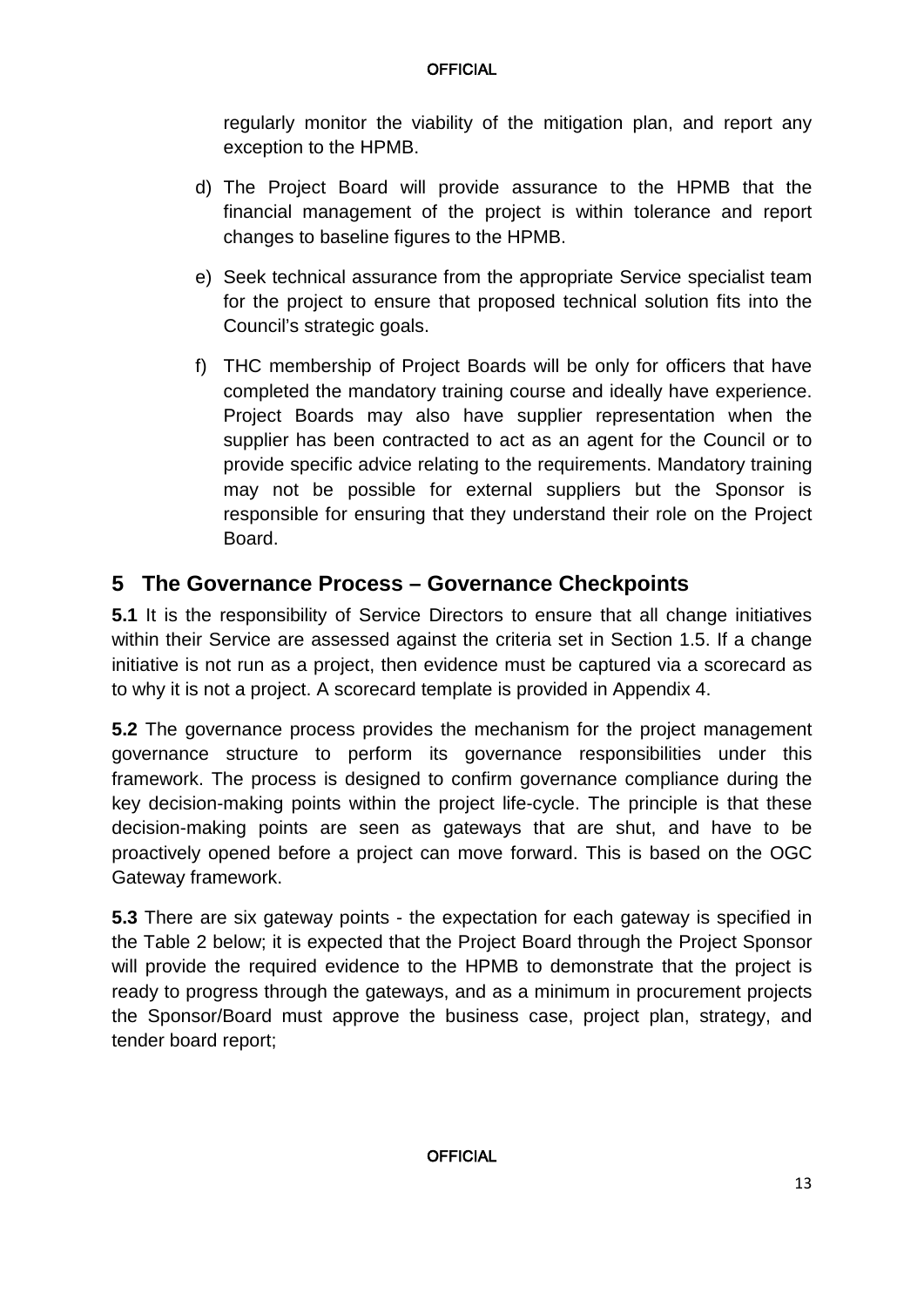| <b>OGC Gateway</b>                                                     | <b>Project Lifecycle</b> | <b>Evidence provided to the Higher</b>                                                                                                                                                                                                                                                                                                                                                                                                                                                                                                                                                                                                                                                                                                      | <b>Outcome</b>                                                                                                 |
|------------------------------------------------------------------------|--------------------------|---------------------------------------------------------------------------------------------------------------------------------------------------------------------------------------------------------------------------------------------------------------------------------------------------------------------------------------------------------------------------------------------------------------------------------------------------------------------------------------------------------------------------------------------------------------------------------------------------------------------------------------------------------------------------------------------------------------------------------------------|----------------------------------------------------------------------------------------------------------------|
| <b>Descriptions</b>                                                    | <b>Stage</b>             | <b>Board</b>                                                                                                                                                                                                                                                                                                                                                                                                                                                                                                                                                                                                                                                                                                                                |                                                                                                                |
| Gateway 0 (G0)<br>Strategic<br>assessment of<br>project.               | Conception               | Evidence showing that an Outline<br><b>Business Case has been</b><br>developed $-$ to show the<br>justification for the project; the<br>scope, objectives, timeframe and<br>timescales and initial estimates of<br>costs and benefits.<br>Completed Gateway 0 checklist -<br>see Appendix 3                                                                                                                                                                                                                                                                                                                                                                                                                                                 | Approval<br>to<br>fully investigate<br>and define the<br>project.                                              |
| Gateway 1 (G1)<br><b>Business</b><br>justification for<br>the project. | Definition               | Evidence showing that assumptions<br>in the Outline Business Case have<br>been validated and a Full<br><b>Business Case has been</b><br>produced - showing requirements<br>specification (quality), cost,<br>timescale, results of pre-market<br>research, risks and issues and a<br>procurement strategy.<br>For infrastructure projects,<br>evidence showing that a Quality<br>Plan has been created and<br>estimated project cost have been<br>provided.<br>Evidence that the Project Sponsor<br>has nominated a Project Board.<br>Evidence that nominated members<br>of the Project Board have received<br>formal training on the Council's<br><b>Project Management Framework</b><br>Completed Gateway 1 checklist -<br>see Appendix 3 | Approval<br>to<br>start<br>pre-<br>market<br>activities<br>and<br>project<br>create<br>implementation<br>plan. |
| Gateway 2 (G2)<br>Prepare for<br>delivery.                             | Planning and Initiation  | Evidence showing that a Project<br><b>Initiation Document (PID) has</b><br>been completed and assumptions<br>in the Full Business Case have<br>been clarified and validated where<br>necessary.<br>For infrastructure projects,<br>evidence showing that the Quality<br>Plan has been reviewed - with                                                                                                                                                                                                                                                                                                                                                                                                                                       | Approval<br>to<br>award contract<br>and<br>begin<br>implementation<br>of<br>project<br>delivery.               |

#### **Table 2 – Mandatory Governance Checkpoints**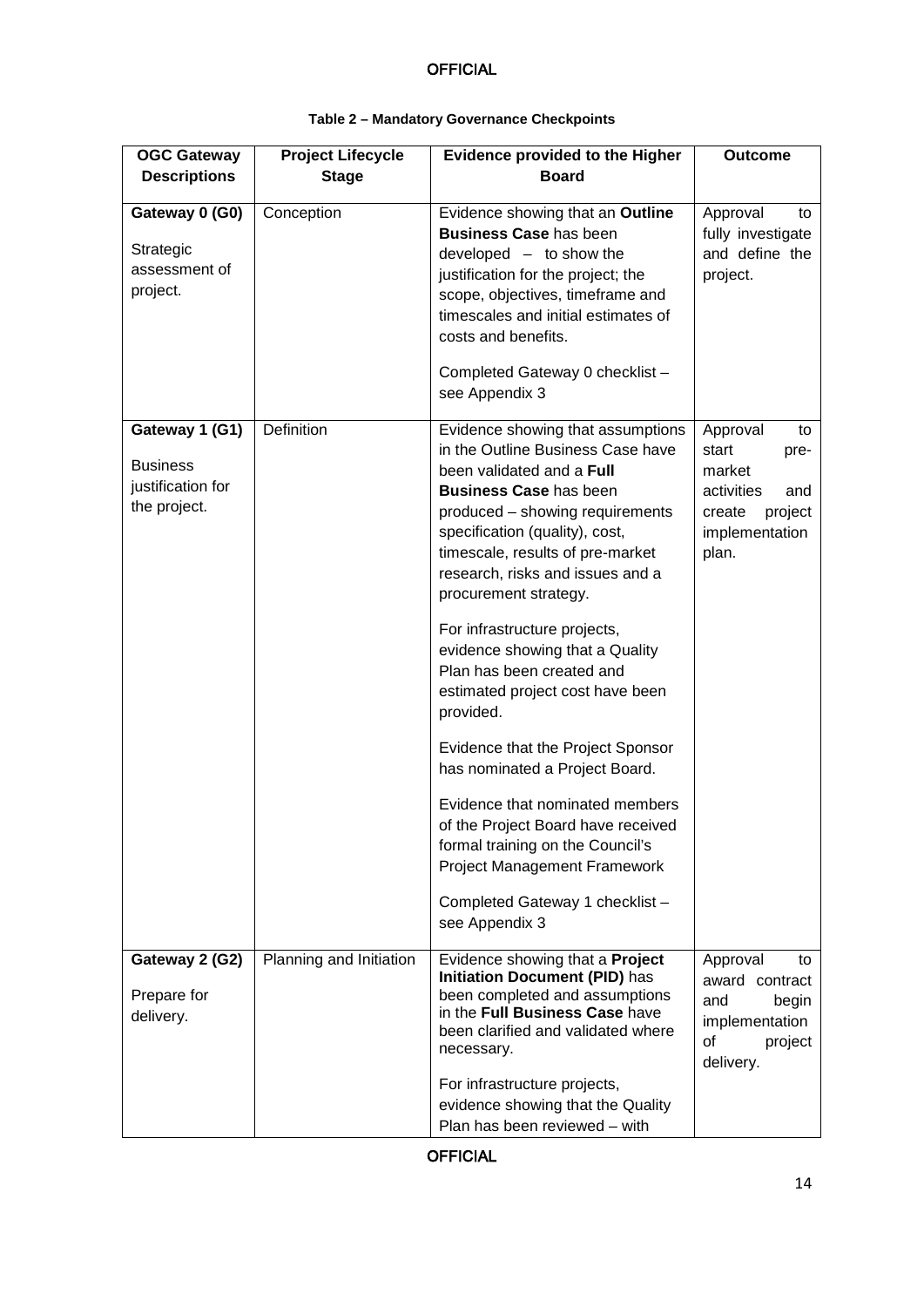|                                           |          | project cost updated and that<br>design review frequency has been<br>agreed and verification plan is in<br>place.<br>Evidence showing that the project<br>cost model and other assumptions<br>have been reviewed. Where<br>applicable, payback period and<br>Return on Investment (RoI) strategy<br>agreed.<br>Evidence showing that risk and<br>issues management approach has<br>been agreed.<br>Evidence of completion of<br>appropriate competition via a<br>tender board report.<br>Completed Gateway 2 checklist -<br>see Appendix 3                                                                                                         |                                                                       |
|-------------------------------------------|----------|----------------------------------------------------------------------------------------------------------------------------------------------------------------------------------------------------------------------------------------------------------------------------------------------------------------------------------------------------------------------------------------------------------------------------------------------------------------------------------------------------------------------------------------------------------------------------------------------------------------------------------------------------|-----------------------------------------------------------------------|
| Gateway 3 (G3)<br>Project<br>commencement | Delivery | Evidence showing that the project<br>is progressing within tolerance and<br>that risks and issues are being<br>managed.<br>Evidence showing that the business<br>case has been reviewed and<br>updated and project cost model is<br>still valid.<br>Evidence showing that risk and<br>issues management strategy is<br>working.<br>Evidence showing that project is<br>delivering milestones.<br>For infrastructure projects,<br>evidence showing that the Quality<br>Plan has been reviewed and that<br>design review is progressing as<br>planned and project budget is<br>within tolerance<br>Completed Gateway 3 checklist -<br>see Appendix 3 | Approval to go<br>live.                                               |
| Gateway 4 (G4)                            | Closure  | Evidence showing that the project<br>has delivered the key deliverables<br>and immediate benefits are been                                                                                                                                                                                                                                                                                                                                                                                                                                                                                                                                         | Approval<br>to<br>close<br>project<br>and commence<br>project<br>post |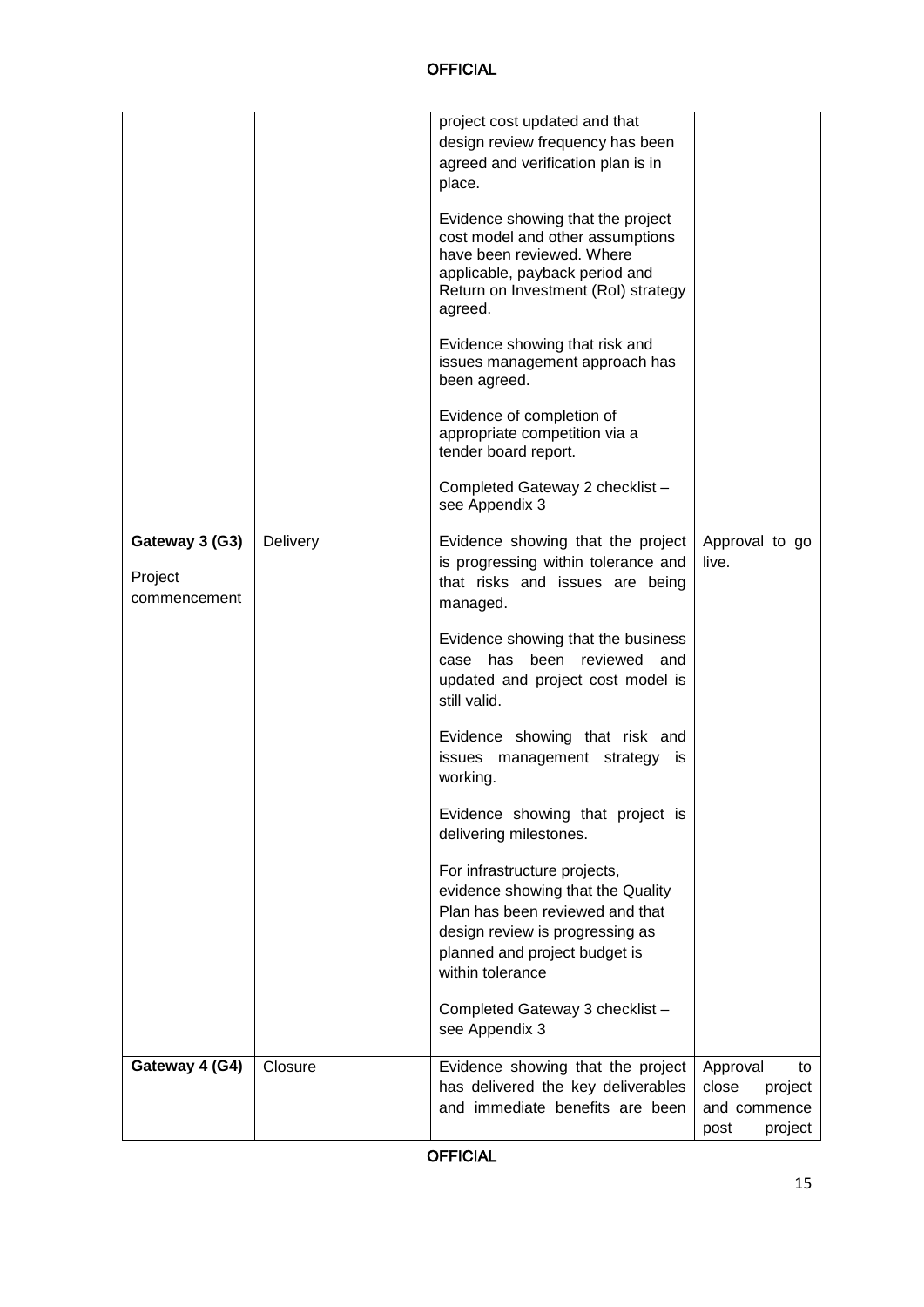|                |                     | realised.                                                                                                                                                                                                      | review                        |
|----------------|---------------------|----------------------------------------------------------------------------------------------------------------------------------------------------------------------------------------------------------------|-------------------------------|
|                |                     | Evidence that lesson learnt and<br>outstanding actions, risks and<br>have been<br>clearly<br>issues<br>documented and resolution plan is<br>in place.<br>Completed Gateway 4 & 5 checklist<br>- see Appendix 3 |                               |
| Gateway 5 (G5) | Post Project Review | Evidence confirming that longer<br>term project's benefits have been<br>delivered.<br>Completed Gateway 4 & 5 checklist<br>- see Appendix 3                                                                    | <b>Benefits</b><br>Accruement |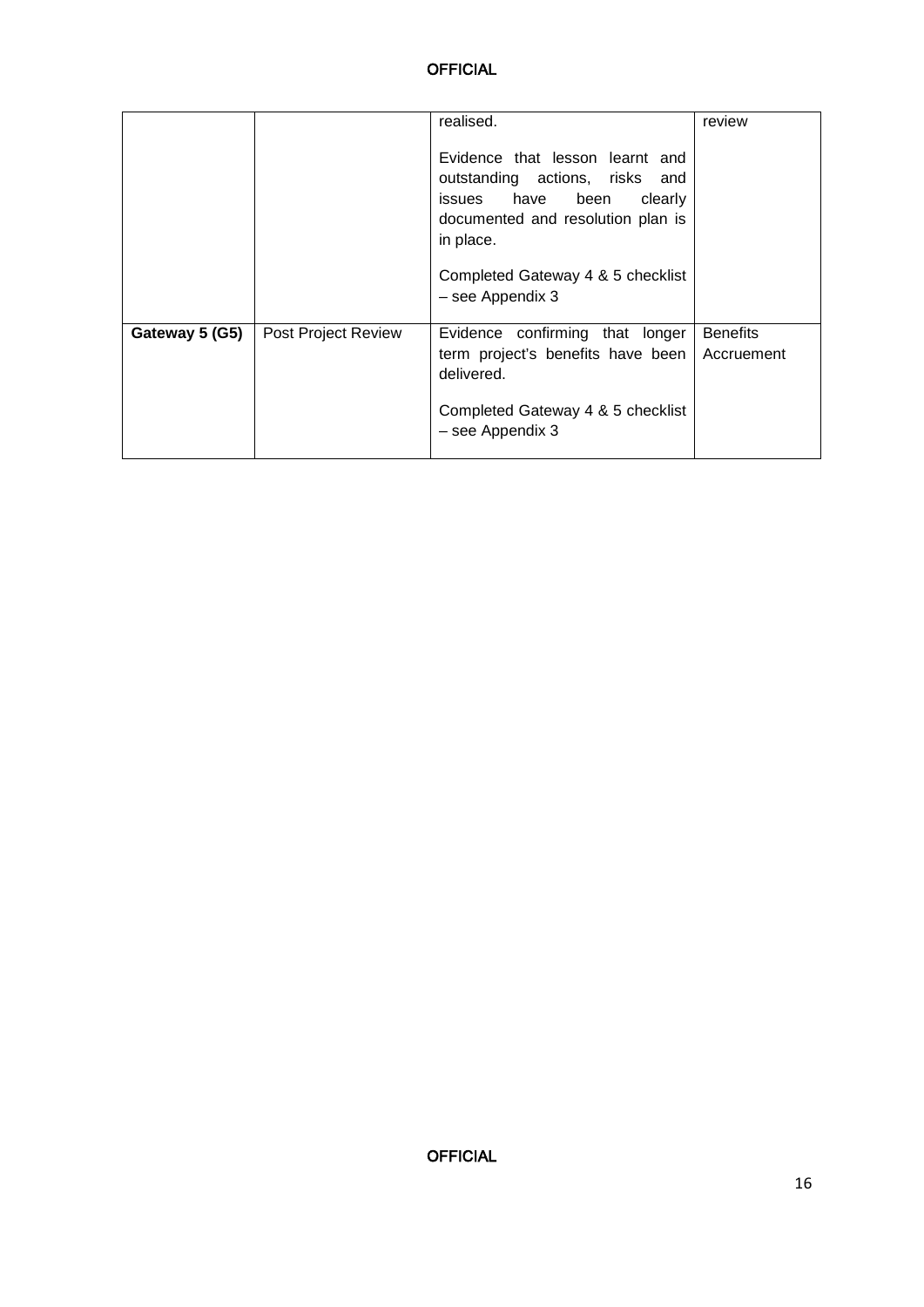

#### 5.4 A diagrammatic representation of the process is provided below;

*Diagram 3 - Process Flowchart – Project Life Cycle against governance responsibilities*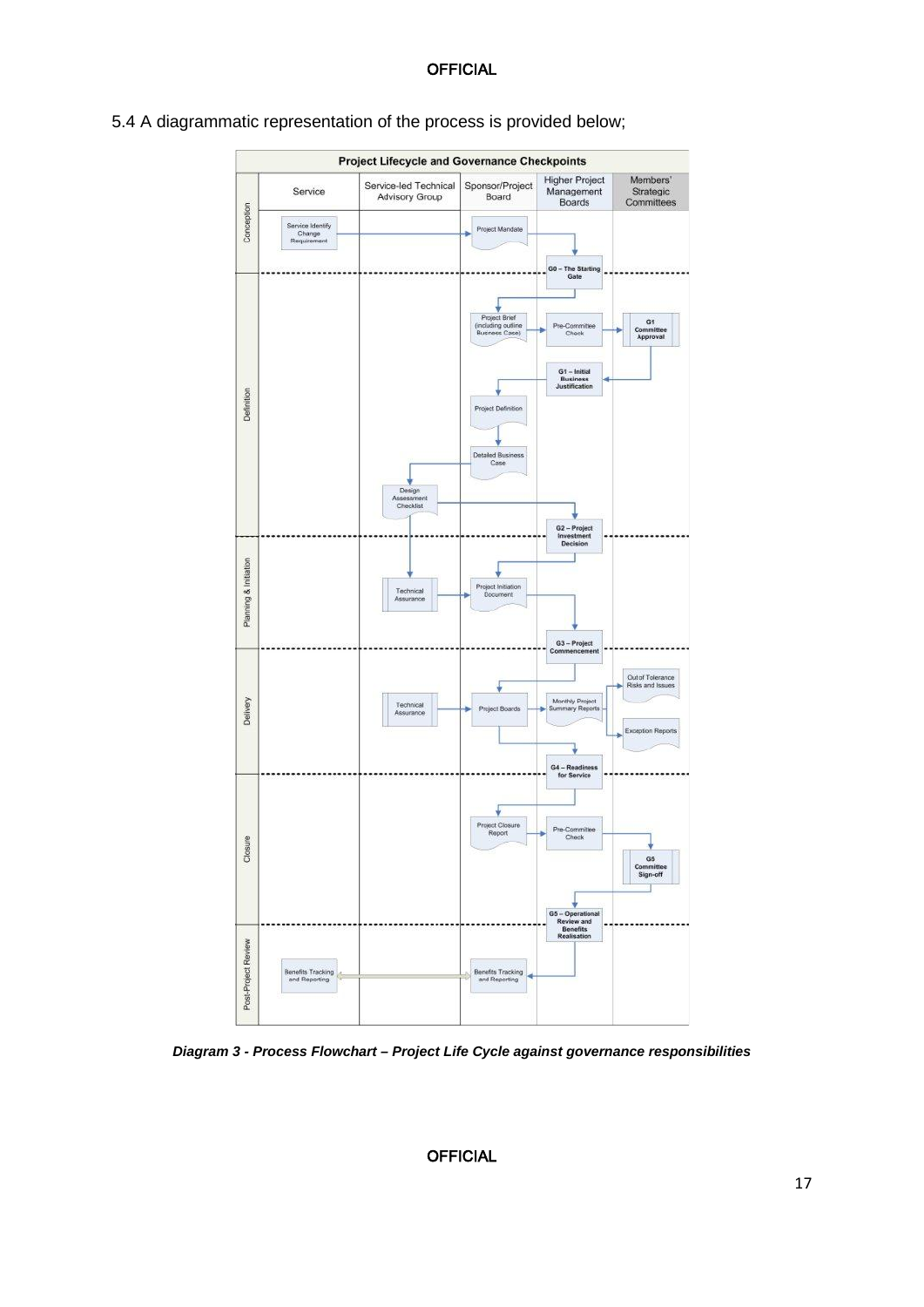**5.5** Information will be passed up the governance structure through Project Status Reporting; these reports will be triggered by the mandatory check-points in the governance process and by exception when a project is forecast to exceed a defined tolerance level.

**5.6** Mandatory trigger points for reports to committees are before check-point G1 – project definition stage and check-point G5 –post project reviews.

**5.7** Exception reports will be triggered by the following conditions –

- Explicit request from Strategic Committees;
- Explicit request from Audit and Scrutiny Committee;
- If there is a significant (above 10%) increase in initial cost estimates between the G1 and G2 review.
- During the Delivery Stage when a project is forecast to exceed defined tolerance level in respect of time or benefits to be delivered.

# <span id="page-22-0"></span>**6 Project Status Reporting**

**6.1** Project Status Reporting provides the monitoring and control functions that enable the critical assessment of the ongoing viability of the project and reports on the overall progress of the project.

**6.2** It defines how the overall status of projects, risk and issues are communicated across the governance structure.

**6.3** The Project Sponsor is responsible for providing project status reports to the HPMB. The Service Directors are accountable for providing reports to Elected Members while the Project Sponsor is responsible for generating the report.

**6.4** Reports to Elected Members will be provided prior to mandatory check points G1 and G5 and when tolerance levels are forecast to be exceeded. Check points are as described in Section 5 of this framework. Project Sponsors will be expected to raise exception reports between gateway points when required.

**6.5** Project Sponsor will provide project status reports to the HPMB at every checkpoint and will provide exception reports when a project requires remedial action or when a project overall RAG status is RED. The report will be circulated to members of the HPMB 4 days before a HPMB meeting.

**6.6** The Project Manager will provide regular project status report to the Project Board.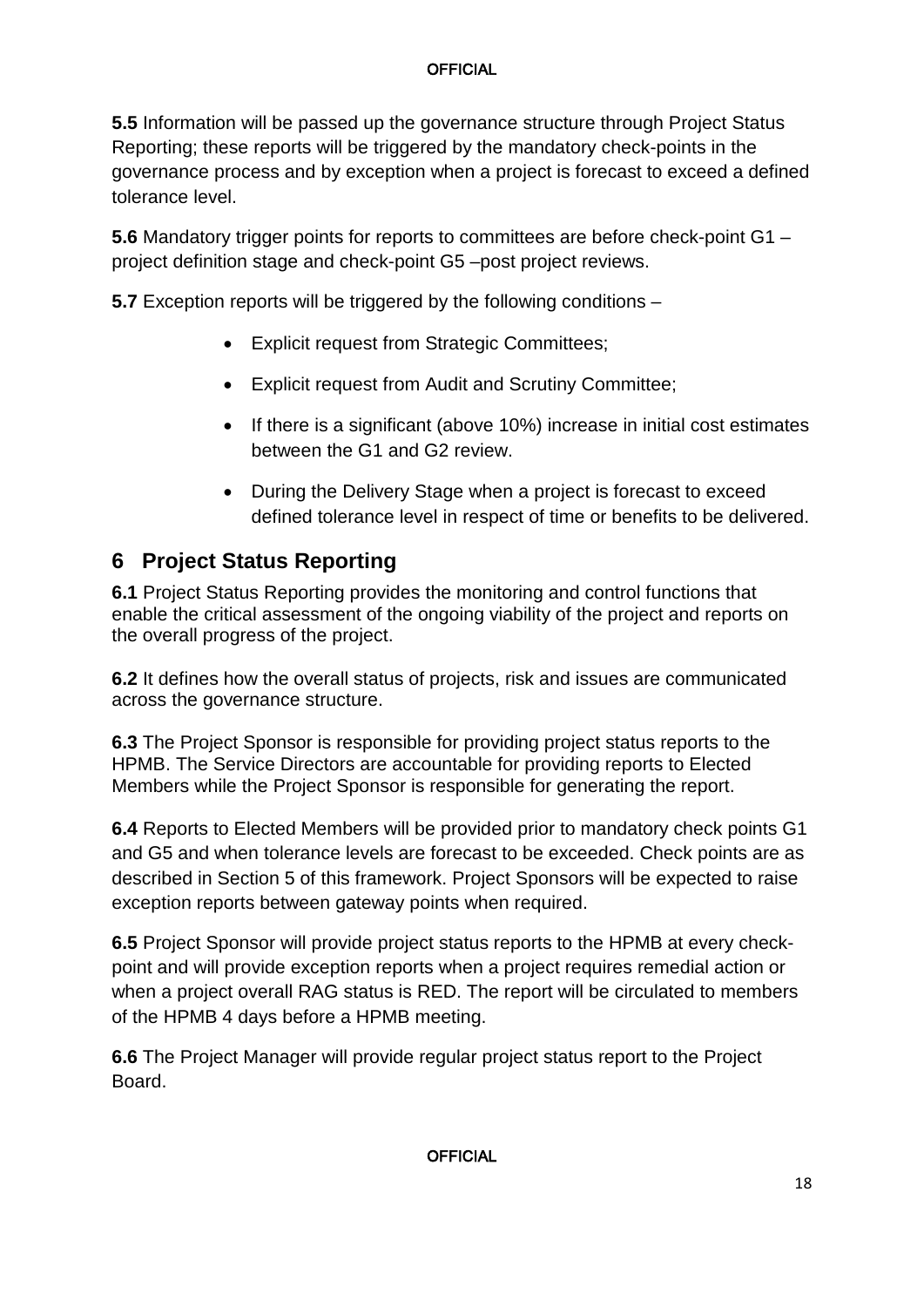- **6.6** A project status report regardless of gateway point will contain the following minimum dataset,
	- Project Life-cycle Stage
	- Project current Gateway
	- Over-all Project RAG status
	- Project Risk RAG status
	- Project Issue RAG status
	- Statement of validation of business case or quality plan
	- Milestones update
	- Financial update
	- Risk and issues update
	- Changes and comparison to original baseline figures
	- Changes to original impact assessments.
	- Project Sponsor name and official designation
	- Project Sponsor Recommendation

**6.7** If a project status report fails to provide the minimum dataset, then the report will be considered as in-complete and the Project Sponsor would be require to re-submit the report with the missing data.

**6.8** All project status reports will be accompanied by the appropriate stage checklist (See Appendix 3) signed by the Project Sponsor, confirming that due diligence has been completed for key aspects of the project.

**6.9** If, after going through a check-point, any changes to baseline figures outside of the agreed tolerance levels of the project would require a new gateway review for the current gateway.

## **6.10** RAG Definitions

**6.10.1** Red Amber Green (RAG) provides a traffic light visual representation of the current state of a reported item against the current baseline. To ensure consistency across the organisation, a RAG standard including a "Yellow level" designation (RAYG) has been defined based on the work of the Corporate Improvement Team (CIT); this standard will only apply to overall project status.

**6.10.2** The overall purpose of a RAG status is to indicate the level of attention and the action required at a particular point in time. RAG definition will be applied and be reported separately for the overall project status, project risk management and for project issues.

**6.10.3** Overall RAYG status must generate consistent response across all projects within the Council, hence the overall RAYG system have been defined against expected responses.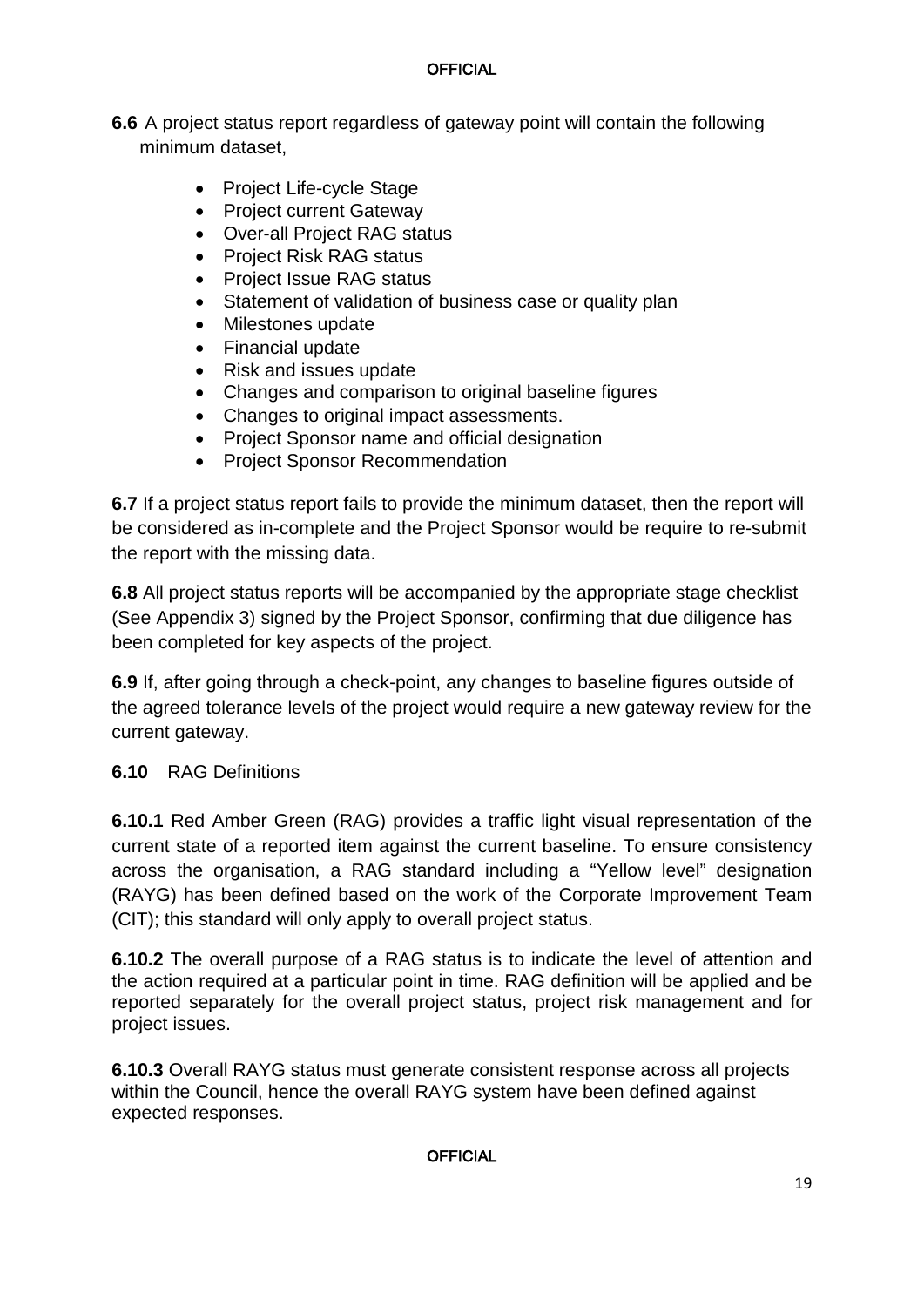**6.10.4** The overall RAYG status for a project must be a cumulative of the RAYG statuses of three areas of project objectives – quality (scope), cost and time. Hence a project can't be RAGGED green if any of the three variances are RAGGED at any other colour. The project would be RAGGED with the worst RAYG status.

**6.10.5** Project risks are to be RAGGED against the level of control that the Project Board have on the mitigation plan. This will be based on the standard Red, Amber and Green levels. For clarity, risk can be defined as an uncertain event or set of events, which should it/they occur, will have an effect on the ability to deliver a project. Refer to Section 7.5 for more details.

**6.10.6** Project issues are to be RAGGED against implementation of a resolution i.e. an indication of whether issues are under control or not. This will be based on the standard Red, Amber and Green levels. For clarity, issues are unplanned events or conditions that have already happened or are currently happening and that have impacted or are currently impacting on the objectives of the project. Refer to Section 7.5 for more details.

| 6.10.7 RAYG definition for overall Project Status and expected response |  |
|-------------------------------------------------------------------------|--|
|                                                                         |  |

| <b>RAG</b><br><b>Status</b> | <b>Quality (Scope)</b>                                                                        | Cost                                                                                                                                                           | <b>Time</b>                                                                                          | <b>Response</b>                                                                                                                                                                                                                                                                                                               |
|-----------------------------|-----------------------------------------------------------------------------------------------|----------------------------------------------------------------------------------------------------------------------------------------------------------------|------------------------------------------------------------------------------------------------------|-------------------------------------------------------------------------------------------------------------------------------------------------------------------------------------------------------------------------------------------------------------------------------------------------------------------------------|
| <b>Red</b>                  | Deviation<br>imminent or has<br>occurred on the<br>agreed project<br>objectives and<br>scope. | Imminent increase<br>above the 10%<br>tolerance threshold<br>on the estimated<br>project cost for that<br>particular milestone<br>or for the whole<br>project. | Project on<br>course to miss<br>milestones<br>delivery dates<br>or projected<br>closure date.        | Project Sponsor to escalate to<br>Higher Boards with an<br><b>Exception Report.</b><br>Higher Board to inform<br>appropriate Member's<br>committees if committee level<br>tolerance threshold are broken<br>High level remedial action<br>required and discussion with<br>the Service Director for the<br>appropriate action. |
| <b>Amber</b>                | Likely imminent<br>deviation from the<br>agreed project<br>objectives.                        | Likely imminent<br>increase on<br>estimated project<br>cost for that<br>particular milestone<br>delivery or for the<br>whole project.                          | Likely<br>imminent<br>issues with<br>delivery<br>timescale; a<br>milestone date<br>may be<br>missed. | Raise awareness with Higher<br>Board.<br>Project Board to take remedial<br>action.<br>Project to be monitored and<br>project's critical path reviewed.<br>Project Board to start remedial<br>action.                                                                                                                          |

#### *Table 1- RAYG Definitions for Overall Project Status reporting*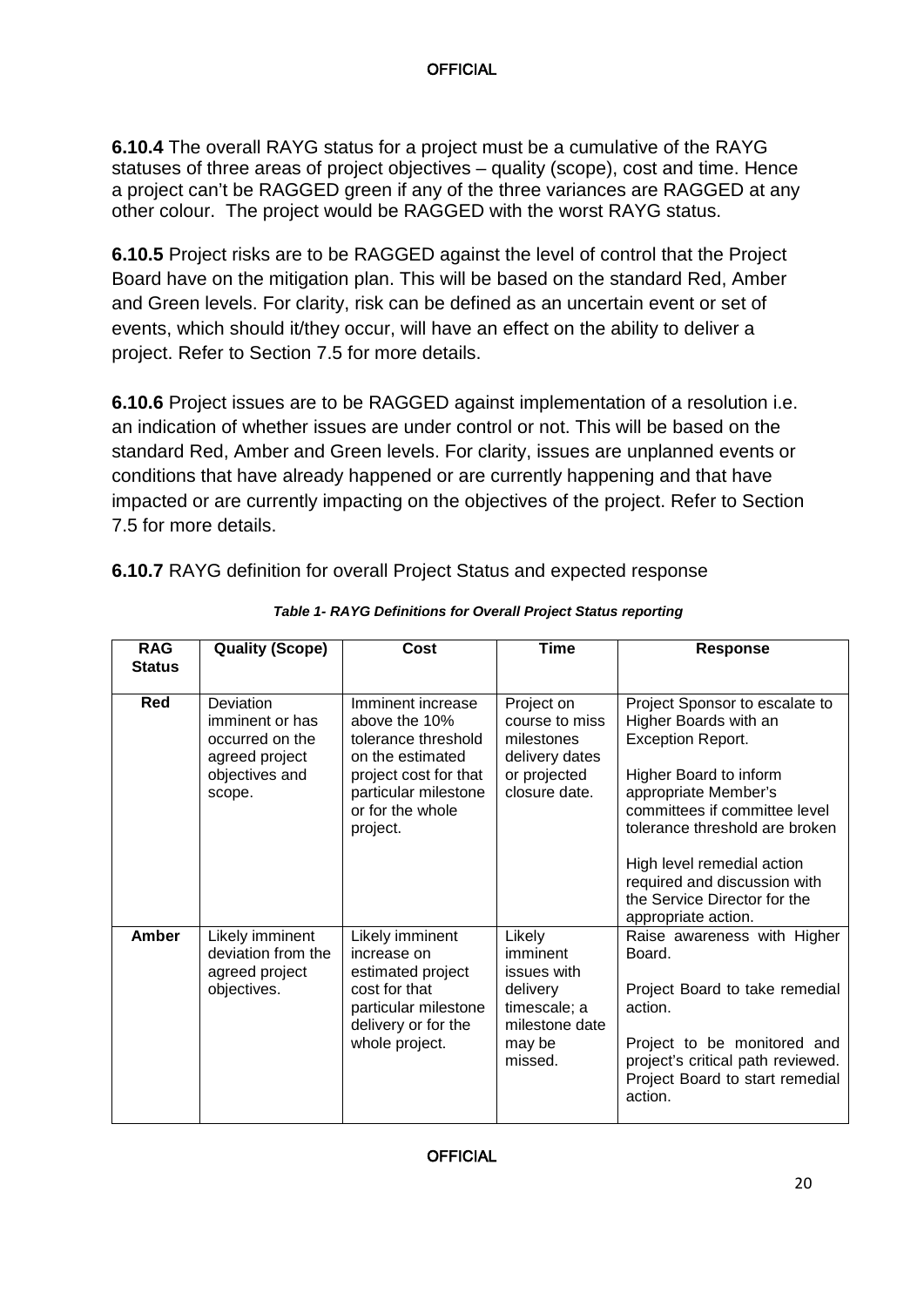|        |                                                                              |                                                                                                                                                   |                                                                                                              | Project Board to review<br>assumptions on business<br>cases, cost benefit report and<br>review project's critical path<br>and analyse impact. |
|--------|------------------------------------------------------------------------------|---------------------------------------------------------------------------------------------------------------------------------------------------|--------------------------------------------------------------------------------------------------------------|-----------------------------------------------------------------------------------------------------------------------------------------------|
| Yellow | Likely "non-<br>immediate"<br>deviation from<br>agreed project<br>objectives | Likely "non-<br>immediate"<br>increase on<br>estimated project<br>cost for that<br>particular milestone<br>delivery and for the<br>whole project. | Likely "non-<br>immediate"<br>issues with<br>delivery<br>timescale; a<br>milestone date<br>may be<br>missed. | No immediate action required<br>to remain on track.<br>Project Board to proactively<br>monitor all project objectives.                        |
| Green  | No deviation<br>expected from the<br>project objectives                      | No deviation<br>expected from the<br>estimated project<br>cost.                                                                                   | No issues with<br>timescale;<br>current project<br>milestone will<br>be delivered in<br>time.                | No action required.                                                                                                                           |

**6.10.8** RAG definition for risks measured against Council's control of the mitigation plan.

| <b>RAG</b><br><b>Status</b> | <b>Description</b>                                                                                                                                                                                                                                   | <b>Response</b>                                                                                                                                                                                                                |
|-----------------------------|------------------------------------------------------------------------------------------------------------------------------------------------------------------------------------------------------------------------------------------------------|--------------------------------------------------------------------------------------------------------------------------------------------------------------------------------------------------------------------------------|
| <b>Red</b>                  | No mitigation plan in place or the<br>Project Board has zero control over<br>the mitigation plan or no control over<br>key critical paths of the project or<br>mitigation plan is unknown because<br>the mitigation information is not<br>available. | with<br>Project<br>Sponsor/Board<br>to<br>engage<br>stakeholders, re-assess the project's<br>critical<br>pathways and identify contingency plans. Update<br>risk register accordingly.<br>Project Sponsor to escalate to HPMB. |
| <b>Amber</b>                | Mitigation is partly in place but does<br>not cover end to end management of<br>the risk as the Project Board does not<br>have "managed control" of all aspects<br>of the risk.                                                                      | with<br>Project<br>Sponsor/Board to<br>engage<br>stakeholders, re-assess the project's critical<br>pathways and identify contingency plans.<br>No escalation required. Update risk register<br>accordingly.                    |
| Green                       | Mitigation plan in place and all aspect<br>of the risk can be control by the<br>Project Board.                                                                                                                                                       | Continue to monitor the risk and update risk<br>register accordingly.                                                                                                                                                          |

#### *Table 2 - RAG Definitions for Project Risks reporting*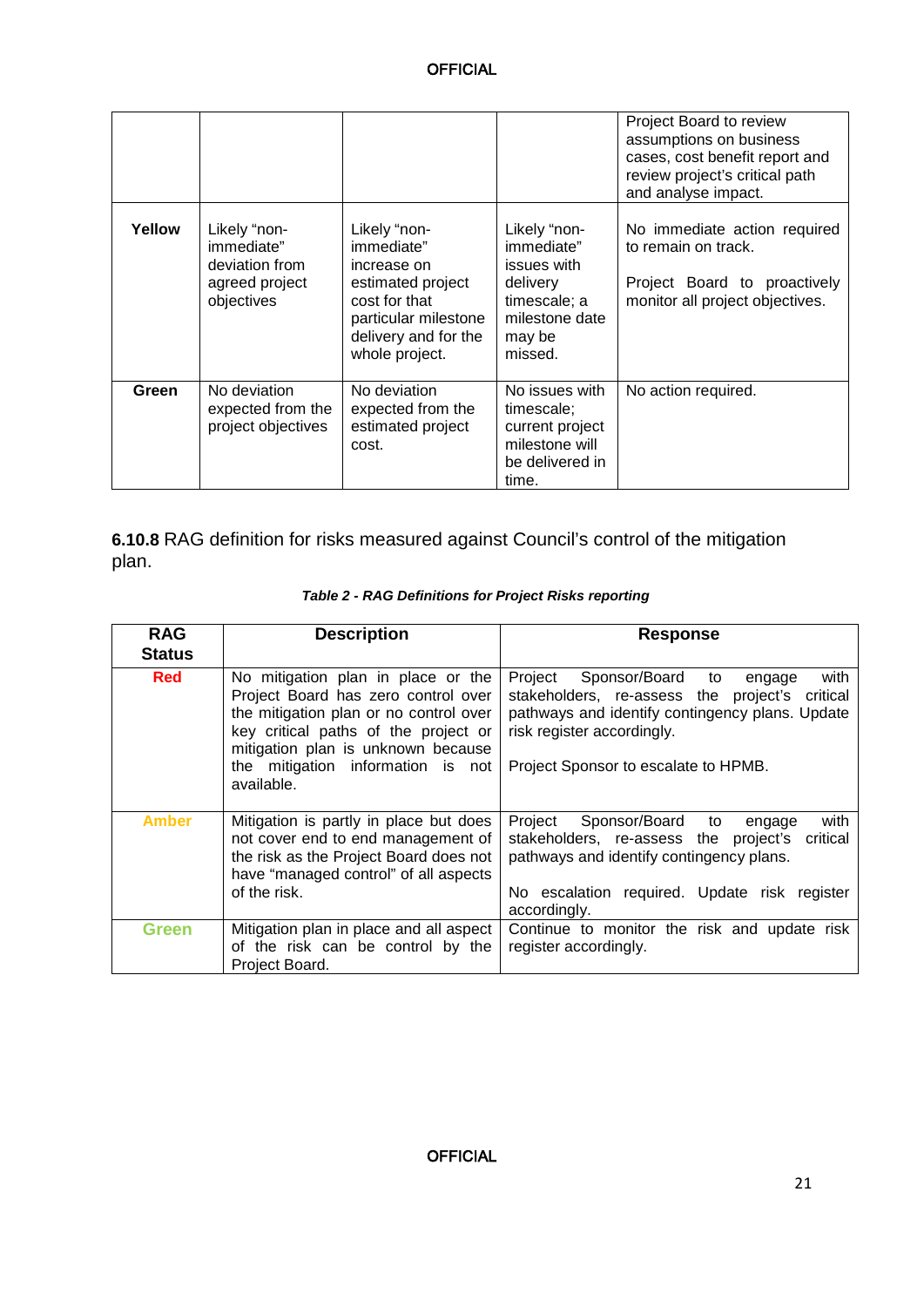#### **6.10.9** RAG definition for issues measured against resolution

| <b>RAG</b><br><b>Status</b> | <b>Description</b>                                                                                | <b>Response</b>                                                                                                                                                                                                                         |
|-----------------------------|---------------------------------------------------------------------------------------------------|-----------------------------------------------------------------------------------------------------------------------------------------------------------------------------------------------------------------------------------------|
| <b>Red</b>                  | No.<br>identified<br>resolution<br>vet<br>or<br>resolution has impact on business<br>case.        | Escalate to the HPMB.<br>Project<br>Sponsor/Board to<br>with<br>engage<br>stakeholders, re-assess the project's<br>critical<br>pathways and business case.<br>Service Director to consider Exception Report for<br>Strategic Committee. |
| <b>Amber</b>                | Resolution identified but problem with<br>implementation.                                         | Project<br>with<br>Sponsor/Board<br>to<br>engage<br>stakeholders<br>Escalate to the HPMB.                                                                                                                                               |
| <b>Green</b>                | Resolution identified and<br>implementation in progress.<br>Project will be able to proceed soon. | Add to Project Log and monitor as an on-going<br>project risk.                                                                                                                                                                          |

#### *Table 3 - RAG Definitions for Project Issues reporting*

#### **6.10.10** RAG Status on re-baselined Projects

- a) Re-baselining is when a remedial action has been taken that changes the baseline figures of one or more of the variables of a project; for example when the delivery timescale is changed to account for a revised implementation date or if there is a project cost increase with budget increase agreed through the relevant HPMB or Strategic Committee. It is essential that the RAYG status thereafter reflects these changes.
- b) A new RAYG status reflecting the current state of the project metrics measured against the new baseline value is to be reported. However, in order to provide a complete project life-cycle view, all re-baselined projects are to be reported on a table – showing original baseline values against new baseline values and the date that the new baseline was applied.
- c) This table will form part of the report to the HPMB and relevant committee. The report would show the original baseline figure.

# <span id="page-26-0"></span>**7 Standard Processes**

These processes have been defined to help implement the key principles within this framework consistently across the Council.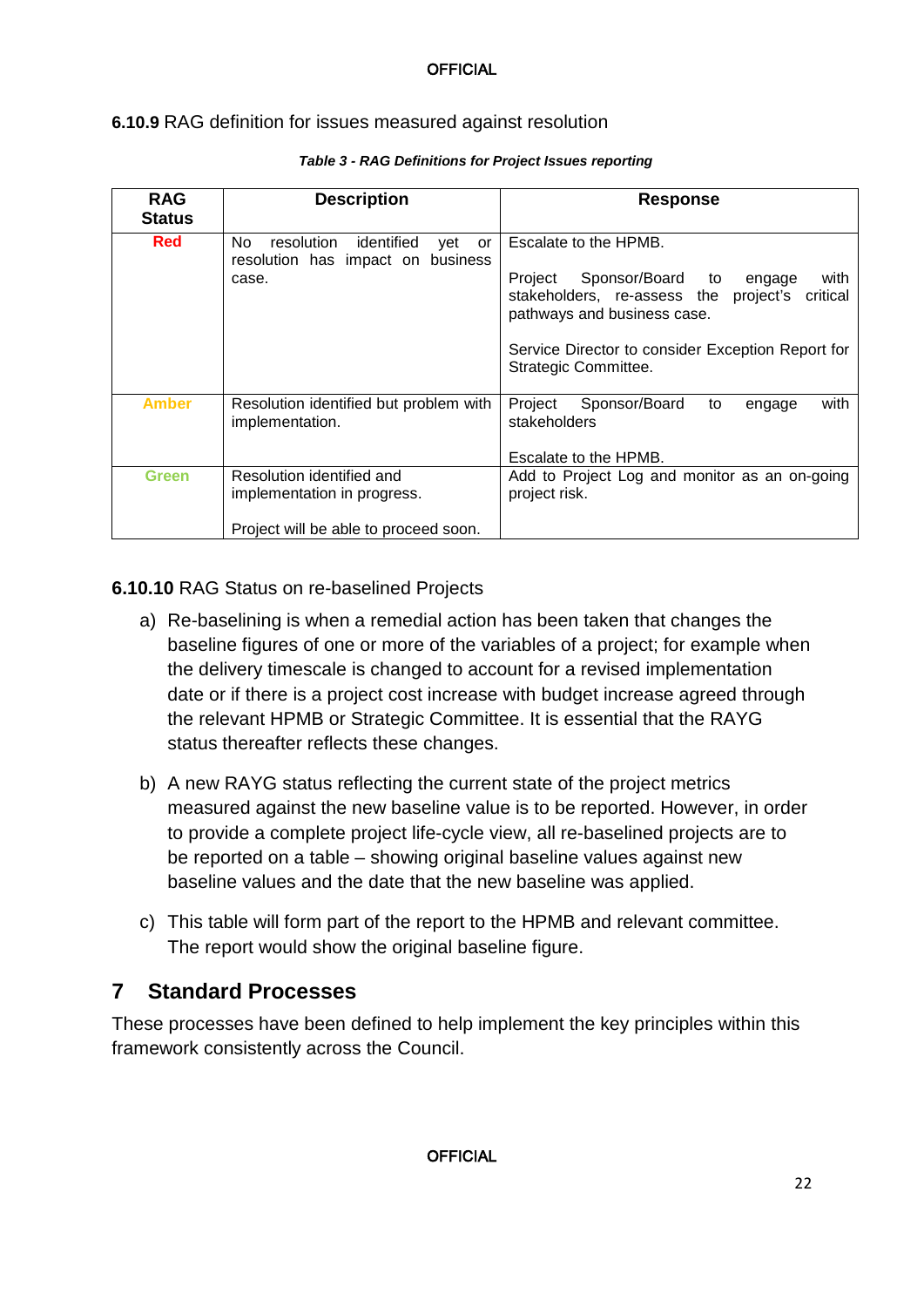### <span id="page-27-0"></span>**7.1 Requirements Specification and Benefit Mapping:**

**7.1.1** Requirements Specification is the capturing and documenting of what a project is meant to achieve or deliver. It is the key to aligning project objectives to the benefits that the business is seeking. Failure to specify requirements accurately is one of the known high risks to project success.

**7.1.2** A comprehensive Requirement Specification document requires consultation with all key stakeholders: - this can/should be achieved via benefit-mapping workshops using the [CIP Benefit toolkits](http://www.highland.gov.uk/staffsite/info/2/corporate_improvement_programme/4/corporate_improvement) or via requirement workshops with stakeholders. For procurement projects a User Intelligence Group will be set up to define a procurement strategy for the project and to work up supplier selection and contract award criteria.

**7.1.3** The requirement specification process will take place at the Project Definition stage helping to inform the outline business case and forms one of the key metrics for measuring benefits accruement.

**7.1.4** The process will help understand the requirements of the Service; it will help define the scope of the project and help identify potential dependencies. The final outcome is a Requirement Specification document. A requirement specification template is available here.

**7.1.5** The Requirement Specification document must always specify a minimum viable product/outcome that will deliver the desired benefits. This can be a functional product or a quantifiable benefit like cost-saving or performance improvement.

**7.1.6** A clear link between business requirements and functional requirements must be documented as this helps validate the minimum viable product/outcome description. Functional requirements describe specific tangible functionality of a product.

**7.1.7** It is recognised that most projects require a procurement exercise so the corporate procurement team must be involved at Gateway 0. In the case of capital projects (property and infrastructure), corporate standards relating to procurement will apply.

**7.1.8** Technical requirements must be validated by Service based technical advisory groups where available.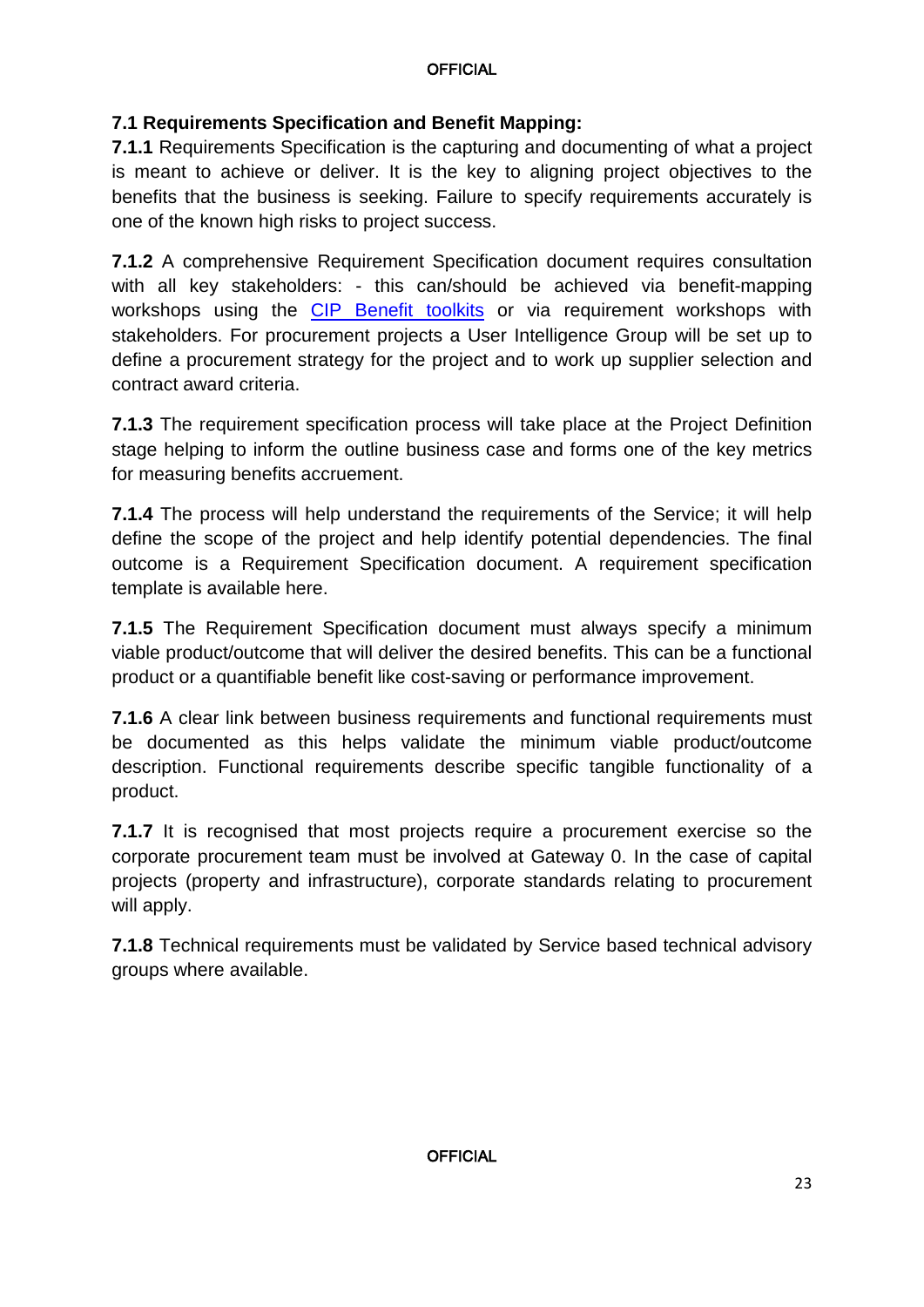# <span id="page-28-0"></span>**7.2 Development of Full Business Case/Quality Plan:**

**7.2.1** The Business Case is the business justification for a project. It demonstrates why and how the requirement specification will help us meet a business need. **No project should commence without a business case or Quality Plan in the case of infrastructure projects. Quality Plan** is a document capturing the approach to delivering an infrastructure project (scheme).

**7.2.2** Business Case/Quality Plan captures information on expected benefits/deliverables and estimate cost of delivering the benefits/deliverables.

**7.2.3** The Business Case is owned by the Project Sponsor and updated throughout the project so as to confirm the continuous viability of the project.

**7.2.4** An Outline Business Case is created at the Project Conception and Definition stage with several assumptions made. Validation of these assumptions and dependences must be completed before a full Business Case is signed off by the Project Board. For Infrastructure projects, a Quality Plan will serve the purpose of a Business Case within this framework

**7.2.5** The Business Case is reviewed at every gateway by the HPMB and its validity confirmed in line with the principle of continuous business justification. Hence a Business Case will only be deemed valid until the date of a checkpoint. This applies to Quality Plan in that it is only valid until the next design review date.

**7.2.6** A Business Case minimum dataset is provided in Appendix 5, with a link to a template.

## <span id="page-28-1"></span>**7.3 Project Financial Management.**

**7.3.1** Project financial management looks at the management of the financial aspects of a project. It covers the management of the project's budget and the management of the procurement of deliverables within the project.

**7.3.2** The Project Sponsor has overall responsibility for the financial management of the project and must ensure that the [Council's Financial Regulation of June 2015,](http://www.highland.gov.uk/staffsite/downloads/file/29/financial_regulations) especially Section 25.1 is enforced/embedded within the project.

**7.3.3** The Project Sponsor must ensure that a business case has been established. This should examine all of the possibilities for meeting the Requirements Specification. In respect of projects with a value in excess of the OJEU tendering threshold, the advice referred to in Treasury or CCS Guidance, such as that relating to Options Appraisals, Joint Ventures, duty of Best Value, VFM and Project Models, must be used as appropriate. Reference should also be made to the Audit Scotland report, "Options Appraisal: are you getting it right?" (March 2014) which provides a source of guidance including good practice checklists.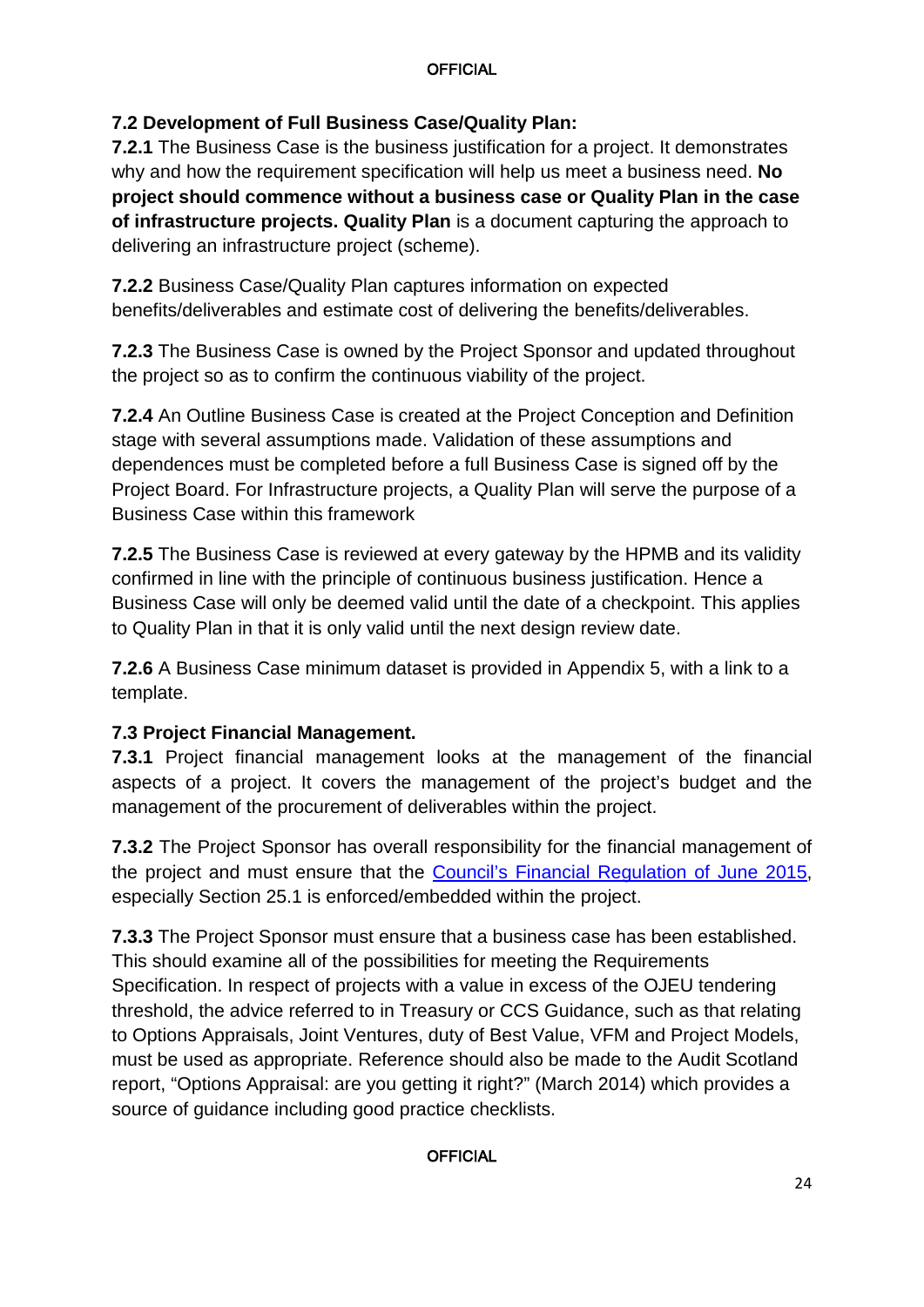**7.3.4** The Project Sponsor will provide assurance that the cost model on which financial and budgetary assumptions about the project is based has been validated. This assurance will be provided through continuous validation of the business case at every governance decision check-point. The assurance reviews will be documented, with decisions recorded, and will be undertaken by the HPMBs. For significant projects, an HPMB may consider an external independent project review to be necessary.

**7.3.5** The cost model will cover the whole life-cycle cost of a project; including the cost of project management products, staff costs, contractors/suppliers cost and opportunity cost where appropriate.

**7.3.6** Where a project is funded from an external non Highland Council fund, the Project Sponsor will ensure that the terms and conditions of such funding does not negate the principles of the Council's financial regulations.

**7.3.7** Where project funding and implementation involves "arm's length external organisations" or Community partnerships group or external grant, Section 25.3 and Section 25.4 of the Council's Financial Regulations shall take precedence over any other arrangement that the Project Sponsor have made.

**7.3.8** At mandatory decision check-points 1 and 5, the Project Sponsor will provide reports to the HPMB and to the appropriate Strategic Committee and, if appropriate, to local/area Committees, identifying the proposed source of funding for a project and the estimated cost. If the project cost is forecast to increase for more than 10% at any point, then the Project Sponsor will seek approval from the Strategic Committee to incur the increase.

## <span id="page-29-0"></span>**7.4 Project Procurement**

**7.4.1** The Council's Framework of Procurement Regulation is applicable to all project procurement exercises and it is as contained within Standing Orders Relating to Contracts and the related detailed instructions: "What are the Rules on Procurement?" This provides an appropriate reference to all procurement matters.

**7.4.2** Project Sponsors must ensure that Contract Procedures for Services, Goods and Works as detailed in the Council's Contract Standing Orders are adhered to. Detailed operational information is set out within the Council's Procurement Manual.

**7.4.3** Project Sponsors must ensure that all members of the Project Team and Boards have undergone Procurement Training to the appropriate levels.

**7.4.4** Project Sponsors must ensure, in line with Section 20 of the Financial Regulation 2015, before placing an order that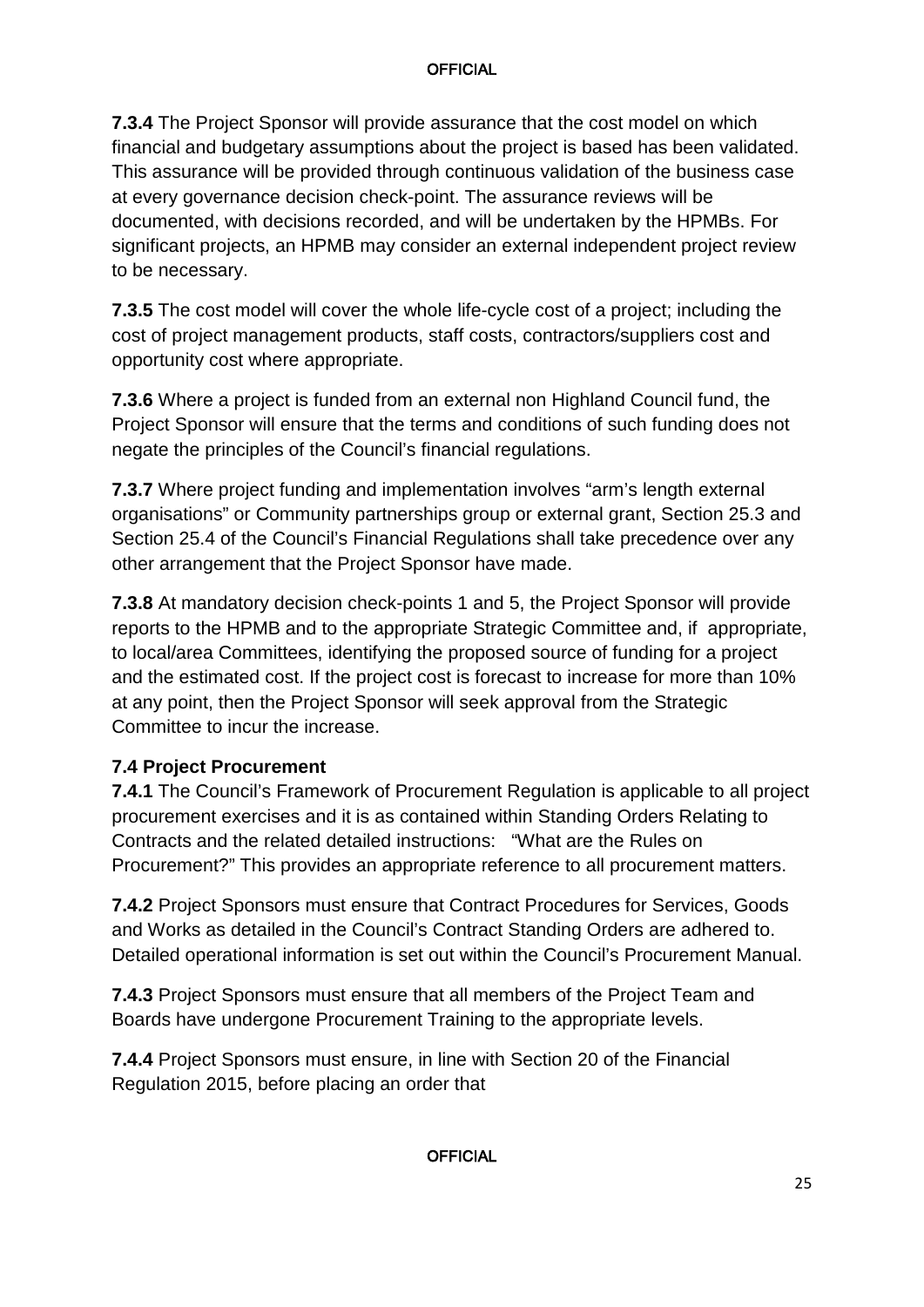- The expenditure is an item or services which is within the Council's legal powers to incur
- The expenditure is within the relevant estimate provision.

**7.4.5** When applicable, the Project Sponsor as defined within this framework will assume the role of the "Project Owner" as defined within the Scottish Government Construction Procurement Manual and will ensure that relevant methodologies including but not being limited to competitive stages are initiated and corporate standards are maintained through the project life-cycle. The Service Director or the HPMB will assume the role of the Investment Decision Maker.

#### <span id="page-30-0"></span>**7.5 Risk Management**

**7.5.1** The [Council's Risk Management Strategy](http://www.highland.gov.uk/staffsite/downloads/download/10/risk_management_strategy) details the corporate approach to risk management and sets out the Council's risk management process. This strategy forms the underlying principle for the governance of project management risks within the Council.

**7.5.2** Risk can be defined as an uncertain event or set of events, which should it/they occur, will have an effect on the ability to deliver a project. This could be either a positive or negative effect. Risk Management is the activity required to identify and control the exposure to uncertainty which may impact the delivery of a project's objectives. The aim is to restrict threats to within an acceptable level (Council's "risk appetite"), and promote opportunities which will benefit the objectives of the project.

**7.5.3** Risk management is not about avoiding risk-taking but is about finding ways of managing the risks to the project to still be able to realise the benefits/objectives of the project. Risk identification and management is the responsibility of the Project Board, often devolved to the Project Manager.

**7.5.4** A Risk Register must be maintained for a project. The Risk Register will contain all risks that may impact the project; an action plan listing the mitigation plan – actions/control measures to manage the risks effectively and a RAG status for each risk as defined in Section 5.2.

**7.5.5** The Risk Register must be reviewed regularly by the Project Board and the risk status must be reported along the Project Governance Structure. Section 5.2 - Project Status Reporting Risk RAG defines the reporting requirements and the appropriate RAG definition for Project Risk.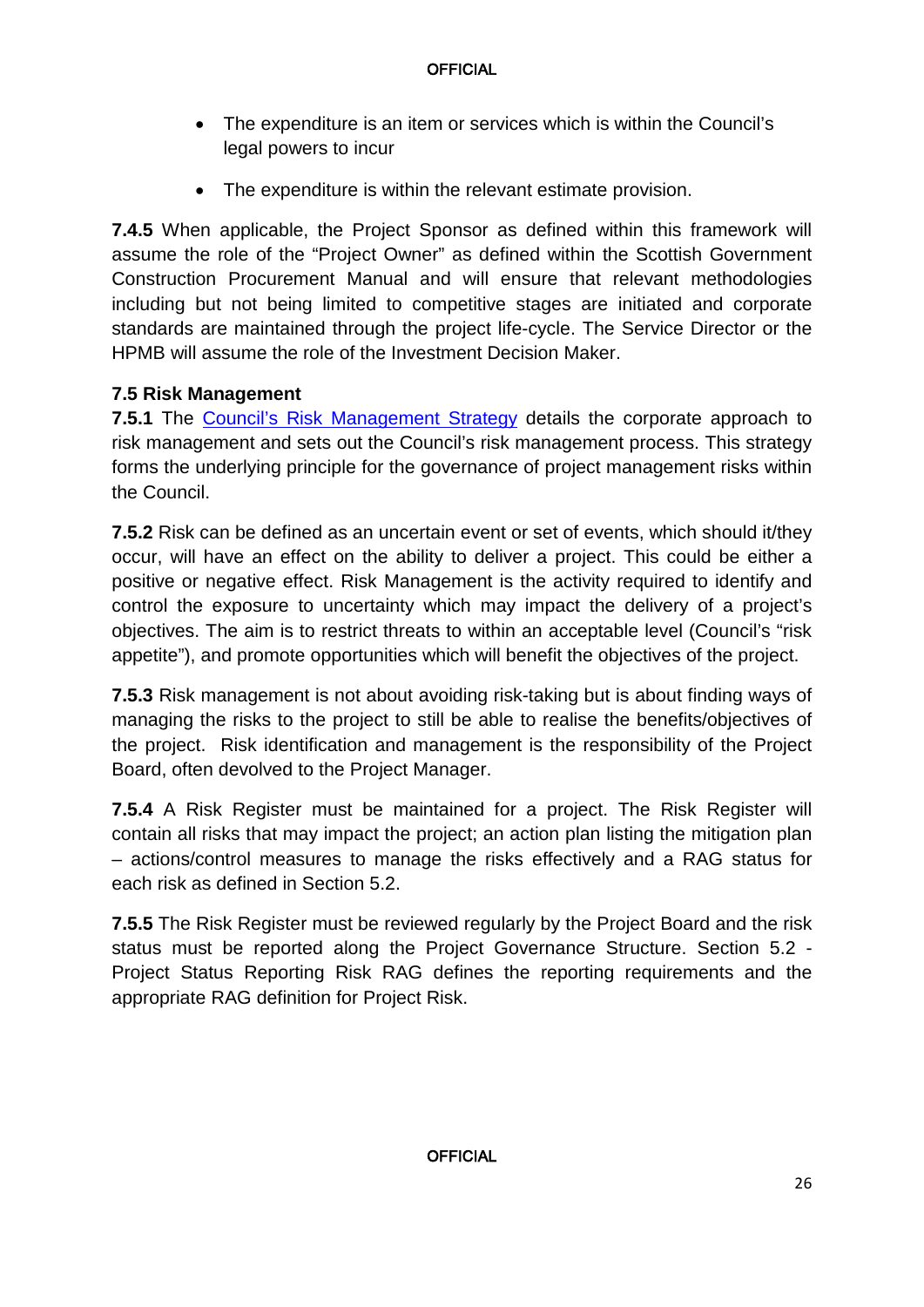#### **7.6 Issue Management**

**7.6.1** Issues are defined as unplanned events or conditions that have already happened or are currently happening and that have impacted or are currently impacting on the objectives of the project.

**7.6.2** The management of issues requires a systematic approach to ensure that the full impact of the issue on the project is understood and managed appropriately. This approach involves capturing the issue, examining the impact of the issue, proposing a resolution and implementing the resolution.

**7.6.3** An Issue Log must be created for all projects. This Log will serve as the repository for all issues and allows issues to be tracked and responsibility assigned accordingly. The Issue Log will provide a description of the issue, what is affected, who owns the issue, resolution status of the issue and a RAG status for the issue. Section 5.2 – Project Status Reporting Issue RAG defines.

**7.6.4** The Project Sponsor will determine the priority for issues and would escalate them based on their RAG status to the HPMBs through Project Report status.

# <span id="page-31-0"></span>**8 Support and Training in the use of the Framework**

**8.1** To support the adoption of this framework within the Council, an online training course focusing on the application of the framework will be provided for all staff. This is a compulsory training course for all project Sponsors/Owners and anyone that is required to serve on a Project Board.

**8.2** Tailored workshop on the implementation of the framework will be available on request from the Learning and Development team. It is recommended that Project Sponsors request this workshop for new Project Boards.

**8.3** Training on the use of this framework will not prepare officers to become Project Managers, as Project Management is a recognised professional discipline. However, training on Project Management as a discipline is available through the Learning and Development team. External training is also available leading to formal qualification.

**8.4** It is the responsibility of the Project Sponsor to ensure that a suitably qualified and experienced Project Manager is appointed for their project.

**8.5**. A training matrix matching accountability to training requirement will be designed to help Project Sponsor ascertain Project Board training need. This matrix will also provide a link to Project Management resource within the Council.

**8.6** Additional support and guidance on the use of this framework is available on the staff intranet – <http://www.highland.gov.uk/staffsite/site/index.php>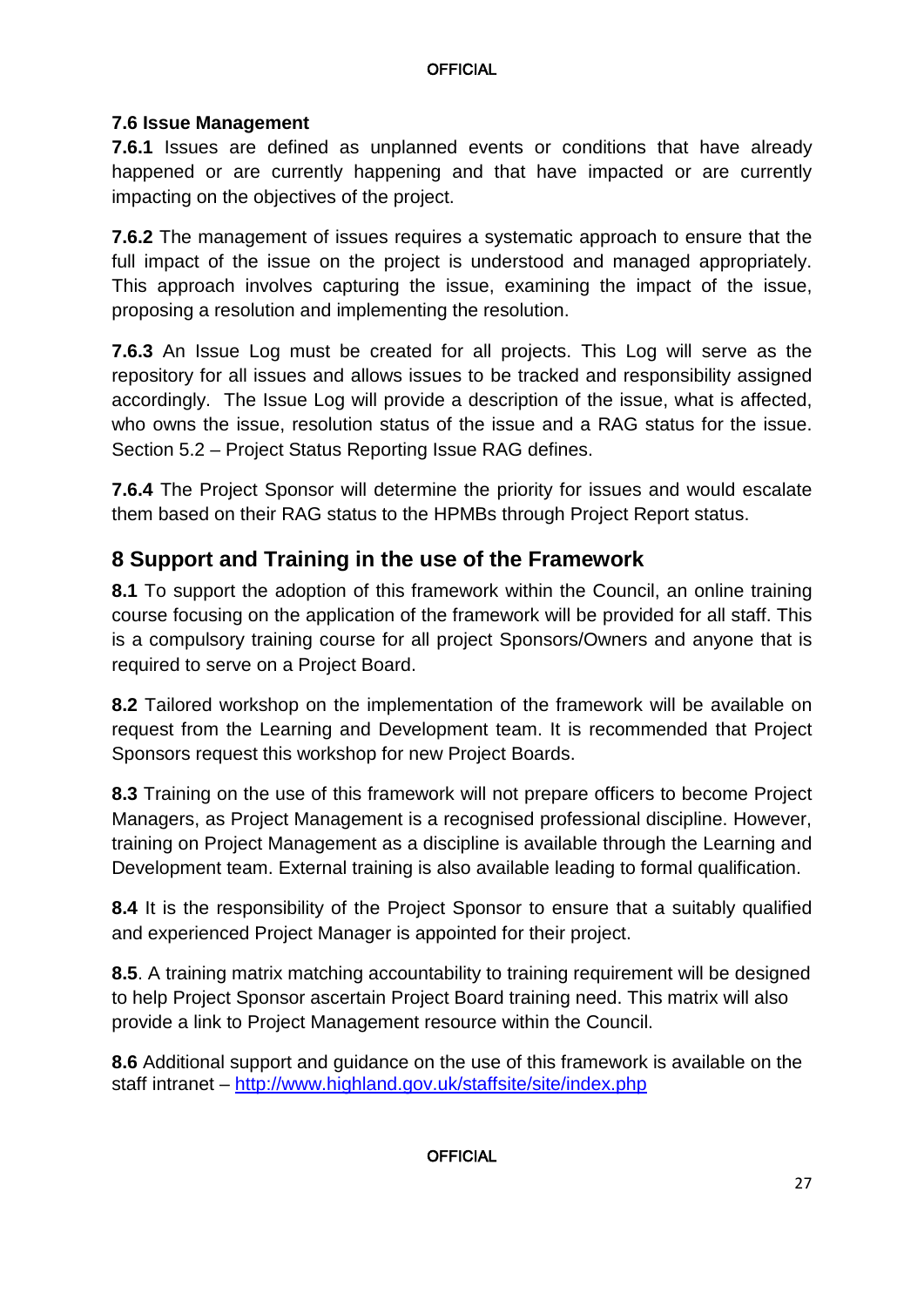# **Appendix 1 – Project Board Structure**

Together, the Project Sponsor, the Senior User(s) and the Senior Supplier(s) make up the Project Board. The Project Board has authority and responsibility for the project within the instructions set by corporate or programme management.

A good Project Board should display four key characteristics:

**Authority**: The members of the Project Board should be senior enough within the corporate organisation to make strategic decisions about the project. As the Project Board is accountable for the project, the individuals chosen must have sufficient authority to make these decisions and provide resources to the project, such as

personnel, cash and equipment. The managerial level required to fill the roles will depend on factors such as the budget, scope and importance of the project.

**Credibility**: The credibility of the Project Board members within the corporate organisation will affect their ability to direct the project.

**Ability to delegate:** A key part of the Project Board's role is to ensure that the Project Manager is given enough

space to manage the project by keeping Project Board activity at the right level. Project Board members should not be involved in the detail of how the project is managed, nor in the specialist content of the project.

**Availability:** Project Board members who meet all the above characteristics are of little value to the project if they are not available to make decisions and provide direction to the Project Manager.

Project Board members are often from senior management positions, and their Project Board responsibilities will be in addition to their normal responsibilities. The concept of management by exception allows the Project Manager to keep them regularly informed of project progress but only requires decision-making at key points in the project.

The frequency and detail of communication required by the Project Board during a project will be documented at project-level. Project Board members may require more detailed or less frequent information at the start of the project. As the project progresses and the Project Board become more comfortable with the progress being achieved, the requirement for frequent or detailed Highlight Reports may reduce. It is important to review the level and frequency of reporting for each stage of the project.

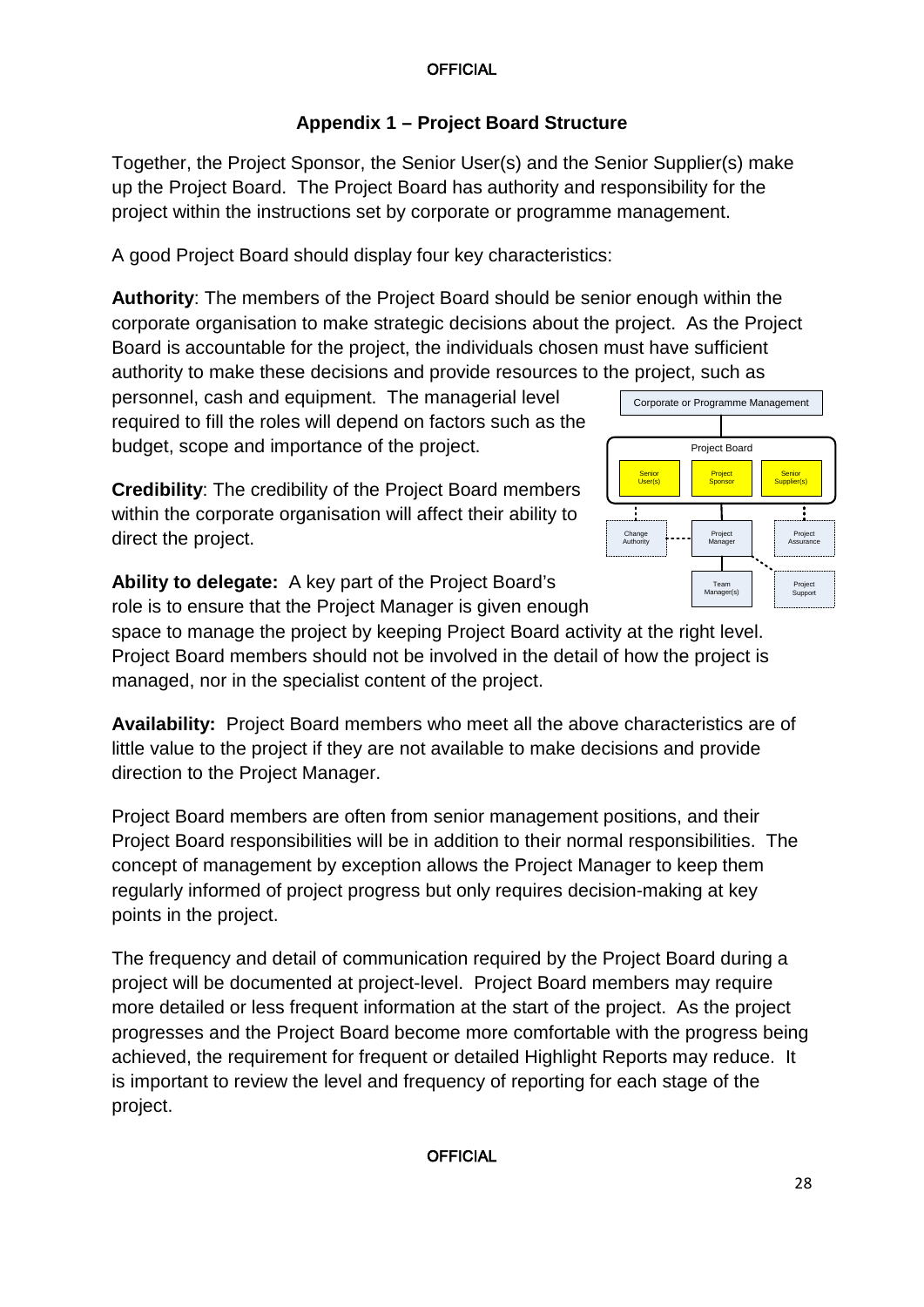#### **Appendix 2 – Scottish Government Construction Procurement Manual – Project Team**

All major works projects should have an [investment decision maker,](http://www.gov.scot/Publications/2005/11/28100404/04077#a1) [project owner](http://www.gov.scot/Publications/2005/11/28100404/04077#a2) and [project sponsor.](http://www.gov.scot/Publications/2005/11/28100404/04077#a3) This section explains their roles and responsibilities, along with those of the [project manager](http://www.gov.scot/Publications/2005/11/28100404/04077#a4) and [client adviser,](http://www.gov.scot/Publications/2005/11/28100404/04077#a5) and sets out the abilities and training they require, and their relationship to one another (Figure 1, below).



**Figure 1: Project team organisation**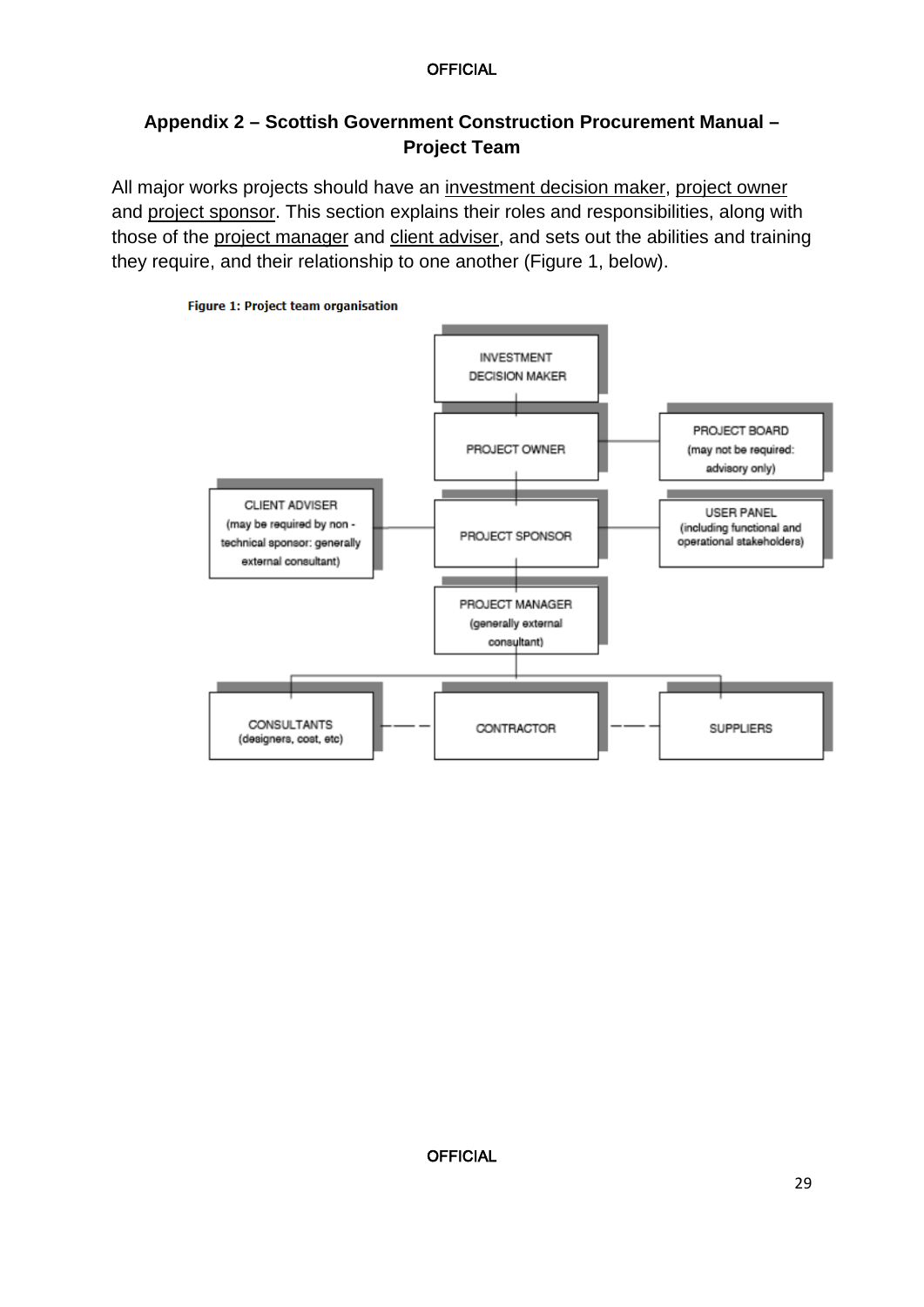# **Appendix 3 – Project**

| Project Sponsor Check List: Gateway 0 - Conception                                                                                                                                     |        |  |
|----------------------------------------------------------------------------------------------------------------------------------------------------------------------------------------|--------|--|
| <b>Considerations</b>                                                                                                                                                                  | Yes/No |  |
| Does this project contribute to wider Council and public sector strategies,<br>within and outside the Council?                                                                         |        |  |
| Is the Outline Business Case and/or Quality Plan complete and robust -<br>does it meet the needs of the business, is it affordable and achievable, will it<br>deliver value for money? |        |  |
| Are the scope, scale and requirements realistic, clear and unambiguous?                                                                                                                |        |  |
| Do we have internal/external authority and stakeholder support for the project?                                                                                                        |        |  |
| Have the critical success factors and desired benefits been identified and<br>agreed with stakeholders?                                                                                |        |  |
| Have we explored a sufficiently wide range of options to meet the business<br>need and identified a preferred way forward?                                                             |        |  |
| Have we identified major risks, and do we have outline risk management<br>plans?                                                                                                       |        |  |
| Can we confirm our planning assumptions, and are there plans, for the project<br>in place for the next stage?                                                                          |        |  |
| Is there a clearly defined and agreed project management structure, with key<br>roles and responsibilities identified?                                                                 |        |  |

| Project Sponsor Check List: Gateway 1 - Definition                                                                       |        |  |
|--------------------------------------------------------------------------------------------------------------------------|--------|--|
| <b>Considerations</b>                                                                                                    | Yes/No |  |
| Is the Outline Business Case and/or Quality Plan complete and robust, and<br>does it still meet the business need?       |        |  |
| Are the requirements clear and unambiguous, and are they aligned with the<br>programme to which the project contributes? |        |  |
| Have we explored all relevant options for delivery of the requirement?                                                   |        |  |
| Is the <b>Project Plan</b> , through to completion, sufficiently detailed and realistic?                                 |        |  |
| Do we have the right skills, capabilities and management expertise to ensure<br>success?                                 |        |  |
| Do we have enough commercial expertise to understand the supplier market<br>capability and track record?                 |        |  |
| Do we have adequate risk and issue management plans and procedures?                                                      |        |  |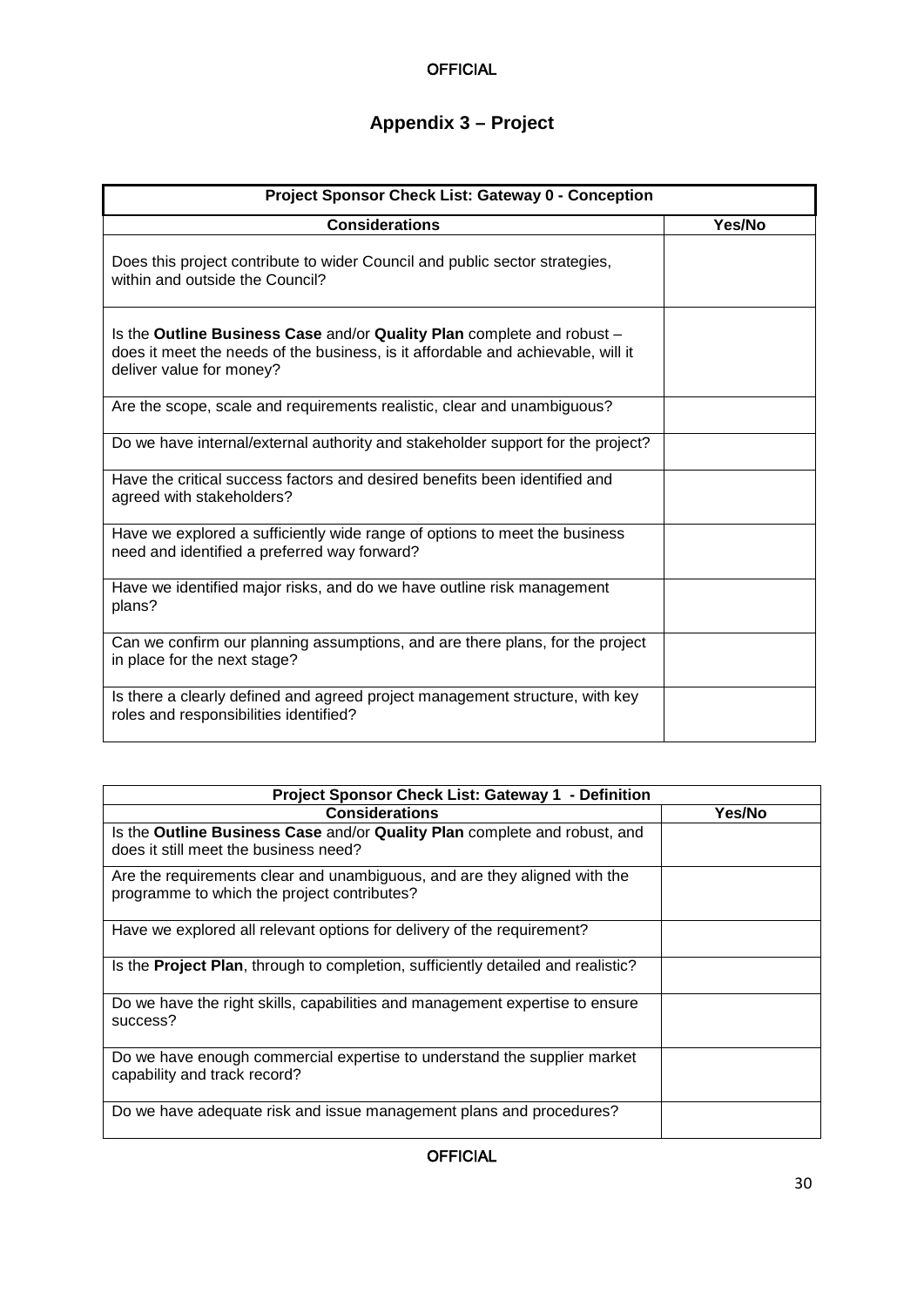| Project Sponsor Check List: Gateway 2 - Planning and Initiation                                                                                                                                 |        |  |  |
|-------------------------------------------------------------------------------------------------------------------------------------------------------------------------------------------------|--------|--|--|
| <b>Considerations</b>                                                                                                                                                                           | Yes/No |  |  |
| Can we confirm the Full Business Case and Benefits Realisation Plan, or<br>the Quality Plan (for infrastructure projects), now that we have relevant<br>information from prospective suppliers? |        |  |  |
| Are the objectives of the project still aligned with those of its programme and<br>wider organisational and public sector strategies?                                                           |        |  |  |
| Is the recommended decision on delivery approach likely to deliver what we<br>need on time and within budget, and will it provide value for money?                                              |        |  |  |
| For procurements: Have we followed the agreed procurement strategy, and<br>have we met all statutory and procedural requirements?                                                               |        |  |  |
| Do we have sound plans for managing implementation, risk and change, and<br>are they agreed across the supply chain?                                                                            |        |  |  |
| Do we have continuing stakeholder support for the project?                                                                                                                                      |        |  |  |
| Have we addressed the technical implications, such as "buildability" for<br>construction projects, and information assurance for IT-enabled projects?                                           |        |  |  |
| Do we have the expertise and resources to manage the supplier relationship,<br>and are appropriate management controls in place?                                                                |        |  |  |
| Have we agreed draft contracts and/or Service Level Agreements?                                                                                                                                 |        |  |  |

| <b>Project Sponsor Check List: Gateway 3 - Delivery</b>                                                                                     |        |  |
|---------------------------------------------------------------------------------------------------------------------------------------------|--------|--|
| <b>Considerations</b>                                                                                                                       | Yes/No |  |
| Is the Full Business Case or Quality Plan still valid and unaffected by<br>internal or external events or changes?                          |        |  |
| Can we confirm that the <b>Benefits Realisation Plan/Quality Plan</b> is likely to be<br>achieved?                                          |        |  |
| Are commercial/legal arrangements with the supplier up-to-date?                                                                             |        |  |
| Can we confirm that our plans for managing implementation, roll-out and<br>operation are achievable and that we have the resources we need? |        |  |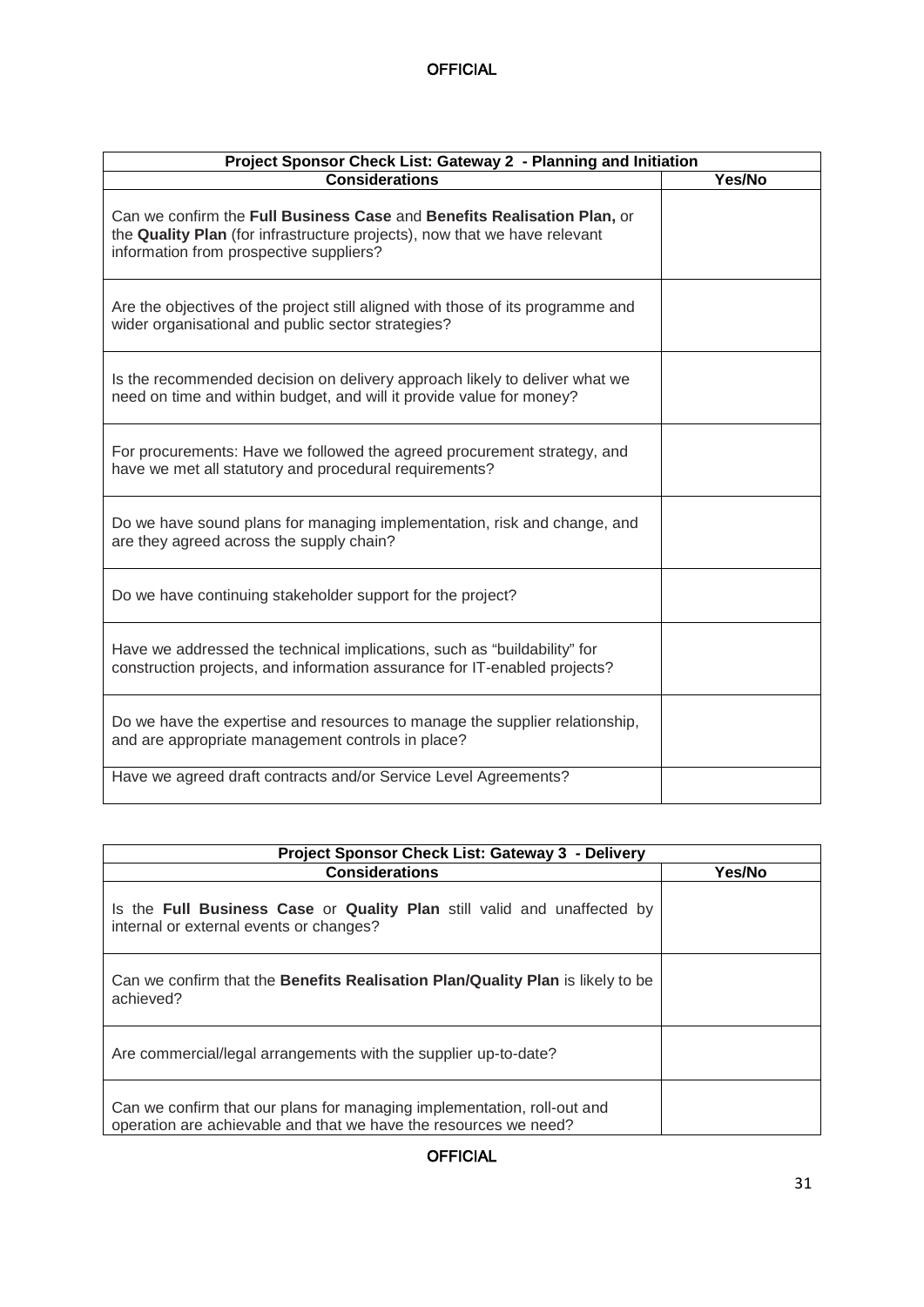| Are management controls in place to manage the project through to<br>operation?                                                                 |  |
|-------------------------------------------------------------------------------------------------------------------------------------------------|--|
| Do we have shared plans for managing risk, with contingency and business<br>continuity plans in place?                                          |  |
| Has full user and system testing and/or commissioning been done to our<br>satisfaction so that we can approve full implementation and roll-out? |  |
| Is the business ready to implement the business change, with the necessary<br>resources in place?                                               |  |
| Do we have client-side plans for managing the working relationship, including<br>contract management, reciprocated on the supplier side?        |  |
| Are lessons for future projects being identified and recorded?                                                                                  |  |

| Project Sponsor Check List: Gateway 4 and 5 - Closure and Post Project review                                                                                                                                           |        |  |
|-------------------------------------------------------------------------------------------------------------------------------------------------------------------------------------------------------------------------|--------|--|
| <b>Considerations</b>                                                                                                                                                                                                   | Yes/No |  |
| Was the <b>Business Case</b> justification for the project at Gateway Review 3<br>realistic, and are the expected benefits actually being delivered? For<br>infrastructure projects $-$ was the Quality Plan realistic. |        |  |
| Have we done a post-implementation review or equivalent review of business<br>benefits?                                                                                                                                 |        |  |
| Do we have the resources in place to manage the contract/SLA successfully<br>and with continuity of key personnel?                                                                                                      |        |  |
| If we have made agreed changes, can we be sure that they do not<br>compromise any requirements of the procurement approach adopted (e.g.<br>change of scope)?                                                           |        |  |
| Is there still a business need for this contract/SLA? If circumstances have<br>changed, are the service delivery approach and contract adapting to the new<br>situation?                                                |        |  |
| Are we actively seeking to improve value for money and performance?                                                                                                                                                     |        |  |
| Are we ready for the future, with plans for future service provision?                                                                                                                                                   |        |  |
|                                                                                                                                                                                                                         |        |  |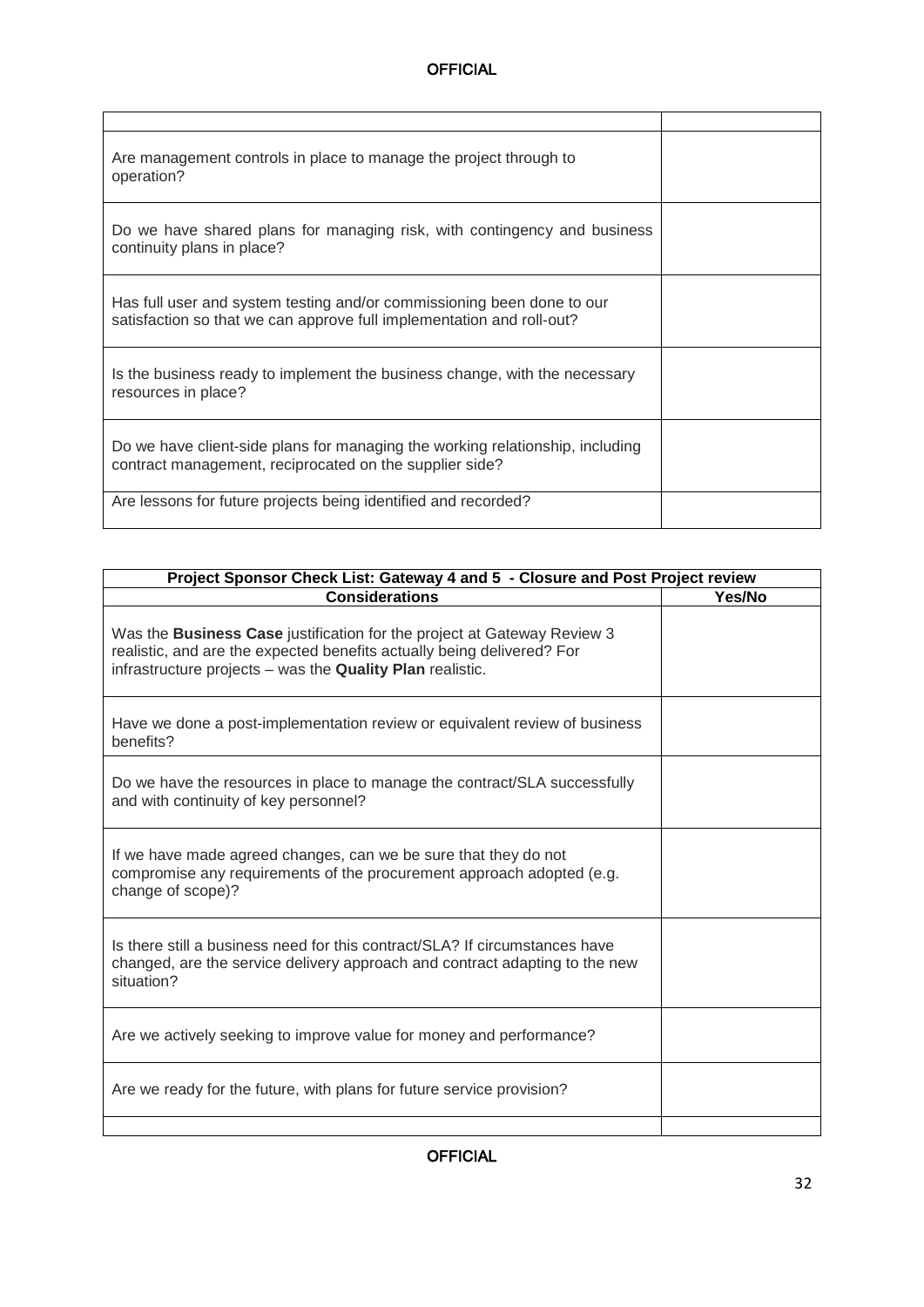| Are we managing the working relationship effectively, with the right 'intelligent<br>customer' skills? |  |
|--------------------------------------------------------------------------------------------------------|--|
| Are the exit strategy and arrangements for re-procurement still appropriate?                           |  |
| Are we actively learning from experience and setting maturity targets?                                 |  |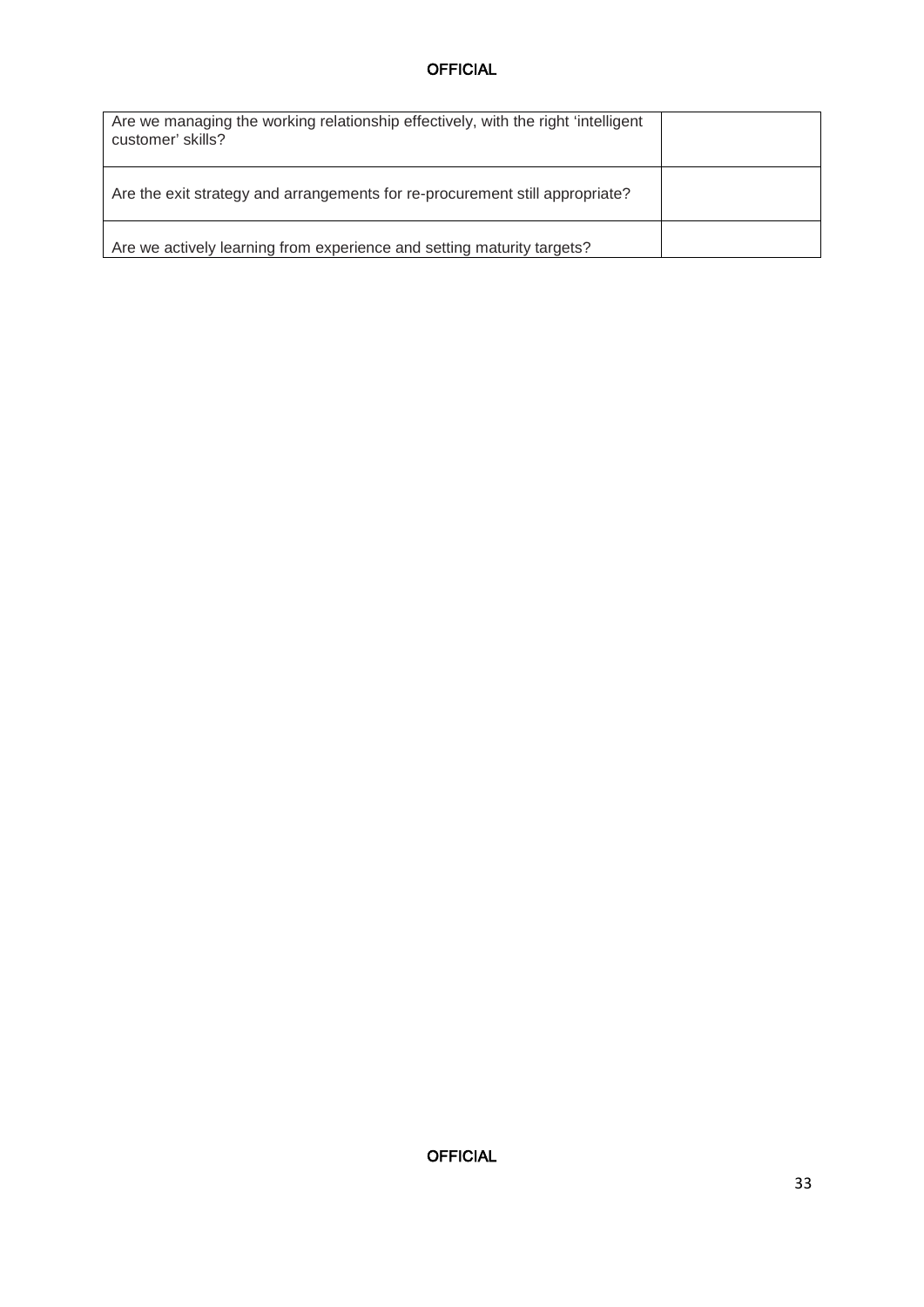# **Appendix 4**

#### **Score Card Sample**

|                                                       | <b>The Highland Council</b>                                                                                                                     |                             | <b>The Highland</b> |  |
|-------------------------------------------------------|-------------------------------------------------------------------------------------------------------------------------------------------------|-----------------------------|---------------------|--|
| <b>Project Management Framework Policy</b><br>Council |                                                                                                                                                 |                             |                     |  |
|                                                       | <b>Pre Project Scorecard</b>                                                                                                                    |                             | omhairle na         |  |
|                                                       | <b>Version 1 - 2015</b>                                                                                                                         |                             | Gàidhealtachd       |  |
|                                                       |                                                                                                                                                 |                             |                     |  |
|                                                       | The completion of this Scorecard is a mandatory requirement under the Highland Council's Project Management Governance Policy.                  |                             |                     |  |
|                                                       | It allows the project definition criteria within Section 1.5 of the policy to be applied consistently across the Council.                       |                             |                     |  |
|                                                       |                                                                                                                                                 |                             |                     |  |
|                                                       | The Scorecard is divided into 4 sections - with each section addressing the impacts of the proposed change/project on the Council.              |                             |                     |  |
|                                                       | An aggregated score is then used to determine if the project requires the full governance requirement under the policy.                         |                             |                     |  |
|                                                       | Please note that it is expected that all projects are managed proficiently regardless of the Scorecard result and that the Scorecard is not a   |                             |                     |  |
|                                                       | reason for insufficient governance of change initiatives.                                                                                       |                             |                     |  |
|                                                       |                                                                                                                                                 |                             |                     |  |
| Category                                              | <b>Description</b>                                                                                                                              | <b>Risk Perception</b>      | Score               |  |
|                                                       |                                                                                                                                                 |                             |                     |  |
|                                                       | Is this change a pre-requisite for delivering a Corporate,                                                                                      |                             |                     |  |
|                                                       | Service or Capital Programme plan?                                                                                                              | Yes                         | 5                   |  |
| Strategic                                             | To what extent is the change a requisite for the delivery of legislative                                                                        |                             |                     |  |
|                                                       | requirement or policy initiative or external audit requirement?                                                                                 | Not linked                  | $\mathbf 0$         |  |
|                                                       |                                                                                                                                                 |                             |                     |  |
|                                                       |                                                                                                                                                 |                             |                     |  |
|                                                       | Is engagement with the public/community required to determine the                                                                               |                             |                     |  |
|                                                       | scope of this change or to deliver any aspect of the change?                                                                                    | Yes                         | 5                   |  |
|                                                       | Is engagement with external partners organisation required for this                                                                             |                             |                     |  |
|                                                       | change? This include the NHS, the Police or other Government                                                                                    | Yes                         | 5                   |  |
|                                                       | What is the scale of the impact of this change to staff within the<br>Council. Is it limited to a Service? Or does it affect multiple Services? |                             |                     |  |
| Complexity                                            |                                                                                                                                                 | Department                  | $\mathbf{1}$        |  |
|                                                       | What is the likely scale of the complexity of this change in terms of                                                                           |                             |                     |  |
|                                                       | its uniqueness, technical innovation, duration or contractual                                                                                   |                             |                     |  |
|                                                       | arrangements?                                                                                                                                   | Low                         | $\mathbf{1}$        |  |
|                                                       |                                                                                                                                                 |                             |                     |  |
|                                                       |                                                                                                                                                 |                             |                     |  |
| Sensitivity and draw                                  | To what extent would problems with this change's delivery have a                                                                                |                             |                     |  |
|                                                       | negative impact on the Council's reputation?                                                                                                    | No Impact                   | 1                   |  |
|                                                       | What is the scale of the impact of this change on public services?                                                                              | Small Change                | $\mathbf{1}$        |  |
|                                                       | Is there any political element to the implementation of this change?                                                                            | Yes                         | 5                   |  |
|                                                       |                                                                                                                                                 |                             |                     |  |
|                                                       |                                                                                                                                                 |                             |                     |  |
|                                                       |                                                                                                                                                 |                             |                     |  |
|                                                       |                                                                                                                                                 |                             |                     |  |
|                                                       | What are the estimated overall cost of delivering this change in terms                                                                          |                             |                     |  |
|                                                       | of resources, equipment and premises?                                                                                                           | Less than £50K              | 3                   |  |
|                                                       |                                                                                                                                                 |                             |                     |  |
|                                                       | Can the change be delivered through a framework agreement?<br>What is the likely route to be followed for procurement?                          | Yes<br>Normal Tender        | 5<br>3              |  |
| Cost and Procurement                                  |                                                                                                                                                 |                             |                     |  |
|                                                       |                                                                                                                                                 | <b>Total Weighted Score</b> | 70                  |  |
|                                                       | SMALL IMPACT - (20-29%) No project board required; change can be implemented as                                                                 |                             |                     |  |
|                                                       | BAU                                                                                                                                             |                             |                     |  |
|                                                       | MEDIUM IMPACT - (30-49%) - Change should be implemented as a PROJECT but                                                                        |                             |                     |  |
|                                                       | with limited governance. Typically a 2 man project board<br>MAJOR IMPACT - (50%+) - Change must be implemented as a project with full           |                             |                     |  |
|                                                       | project governance in place                                                                                                                     |                             |                     |  |
|                                                       |                                                                                                                                                 |                             |                     |  |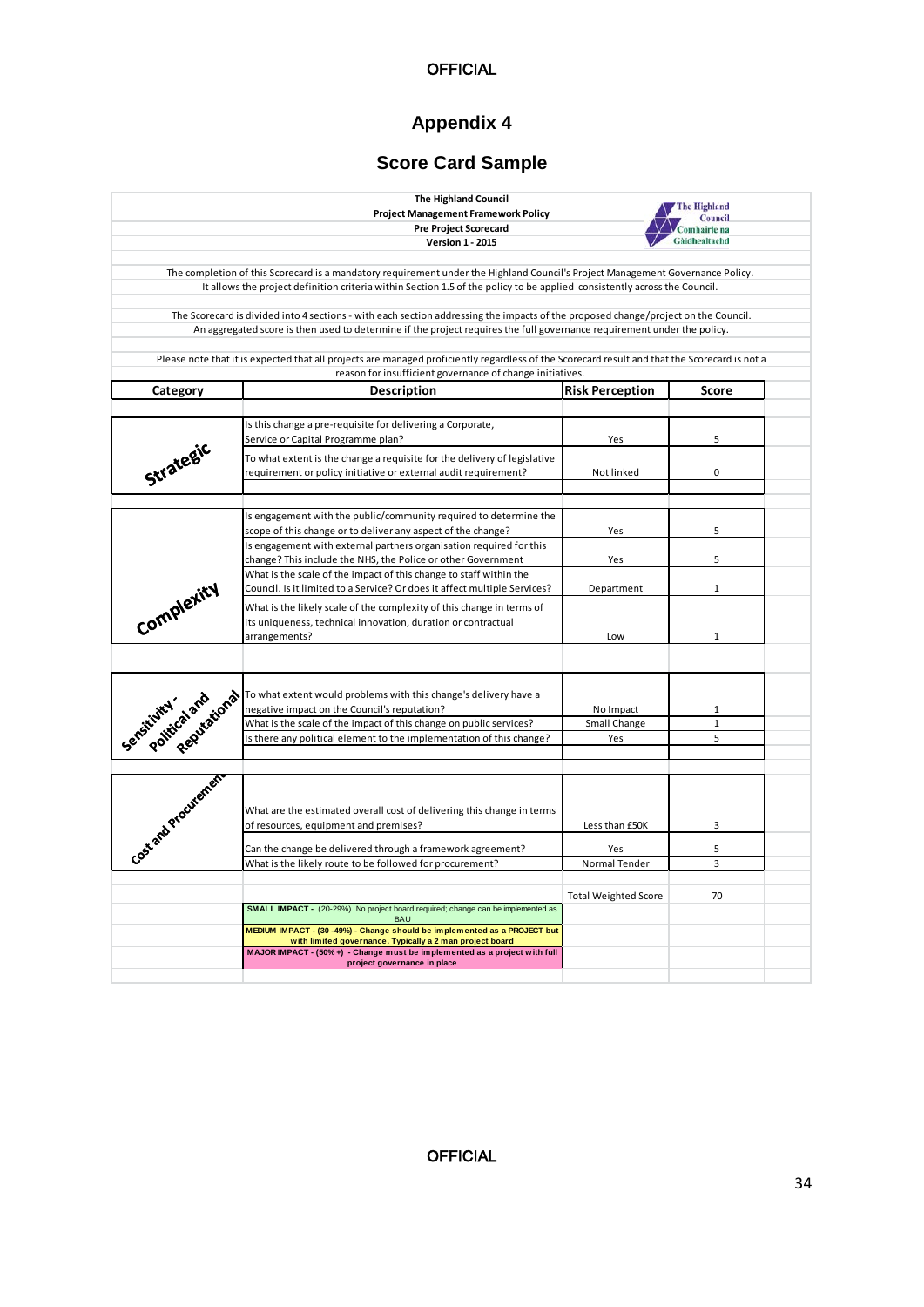# **Appendix 5**

# **Requirement Specification and Benefit Mapping Tool/Template**

- Benefit Mapping Tool [http://www.highland.gov.uk/staffsite/info/2/corporate\\_improvement\\_programm](http://www.highland.gov.uk/staffsite/info/2/corporate_improvement_programme/4/corporate_improvement) [e/4/corporate\\_improvement](http://www.highland.gov.uk/staffsite/info/2/corporate_improvement_programme/4/corporate_improvement)
- Template under draft